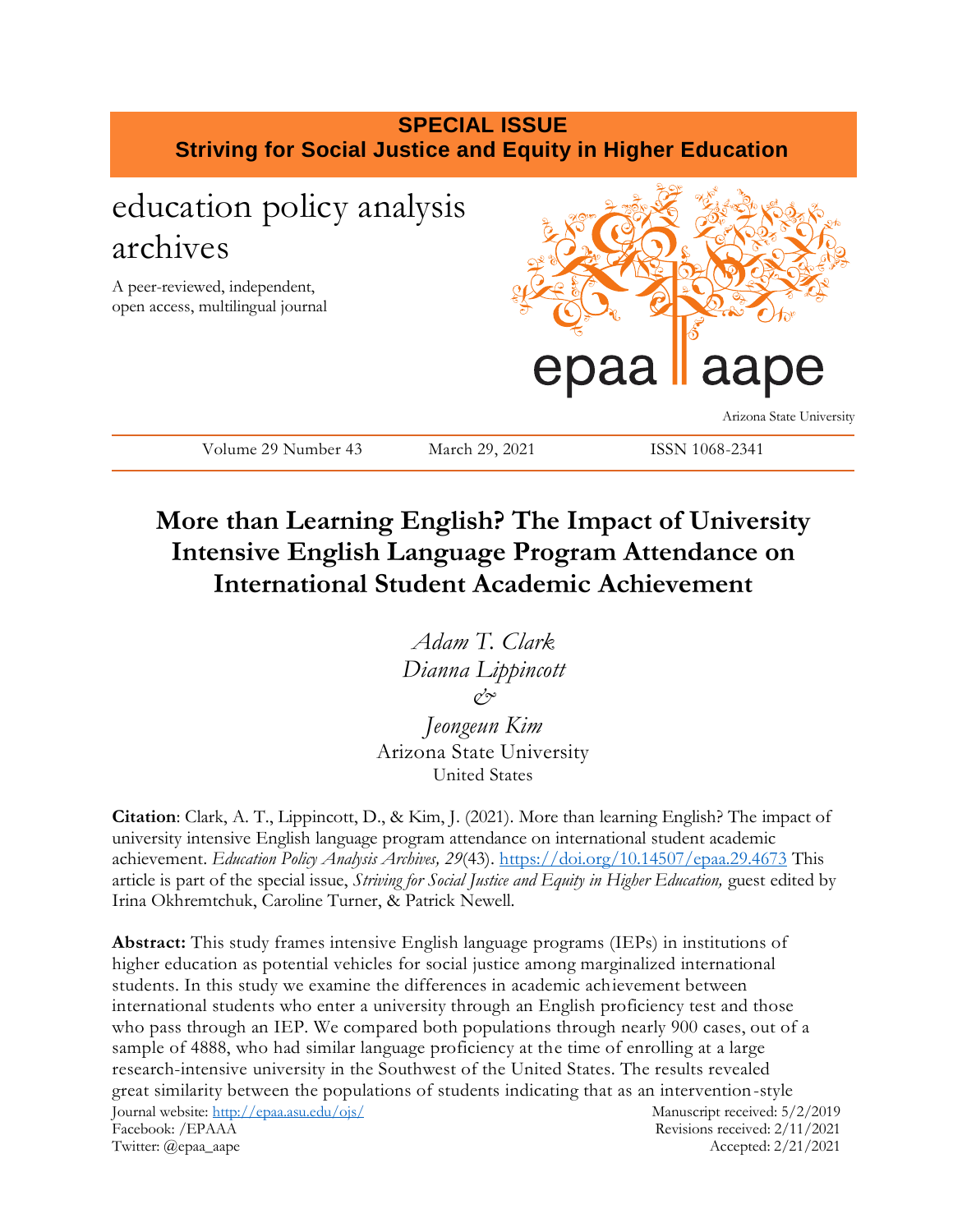program, the IEP was successful in meeting the linguistic and academic needs of the students. The study also revealed potential implications for higher education policy in ensuring both program quality and benefit to students. The paper also raises issues of equity in terms of the lack of analysis in long-term outcomes for these types of programs compared to other interventions, the need for expansion of international student data collection by institutions of higher education and overall transparency in pre-university programs. **Keywords**: international students; intensive English language program; academic achievement

**¿Más que aprender inglés? El impacto de la asistencia al programa universitario intensivo de inglés en el rendimiento académico de los estudiantes internacionales Resumen:** Este estudio enmarca los programas intensivos de idioma inglés (IEP) en instituciones de educación superior como vehículos potenciales para la justicia social entre los estudiantes internacionales marginados. En este estudio examinamos las diferencias en el rendimiento académico entre los estudiantes internacionales que ingresan a una universidad a través de una prueba de dominio del inglés y los que pasan por un IEP. Comparamos ambas poblaciones a través de casi 900 casos, de una muestra de 4888, que tenían un dominio del idioma similar al momento de inscribirse en una gran universidad de investigación intensiva en el suroeste de los Estados Unidos. Los resultados revelaron una gran similitud entre las poblaciones de estudiantes, lo que indica que, como progr ama de estilo de intervención, el IEP logró satisfacer las necesidades lingüísticas y académicas de los estudiantes. El estudio también reveló posibles implicaciones para la política de educación superior al garantizar tanto la calidad del programa como el beneficio para los estudiantes. El documento también plantea problemas de equidad en términos de la falta de análisis en los resultados a largo plazo de este tipo de programas en comparación con otras intervenciones, la necesidad de ampliar la recopilación de datos de estudiantes internacionales por parte de las instituciones de educación superior y la transparencia general en la educación preuniversitaria.

**Keywords:** estudiantes internacionales; programa intensivo de idioma inglés; rendimiento académico

**Mais do que aprender inglês? O impacto de frequentar o programa intensivo da universidade de inglês no realização acadêmico de estudantes internacionais Resumo:** Este estudo enquadra os programas intensivos de língua inglesa (IEPs) em instituições de ensino superior como veículos potenciais para a justiça social entre estudantes internacionais marginalizados. Neste estudo, examinamos as diferenças no realização acadêmico entre estudantes internacionais que entram em uma universidade por meio de um teste de proficiência em inglês e aqueles que passam por um IEP. Comparamos ambas as populações em quase 900 casos, de uma amostra de 4888, que tinham proficiência de idioma semelhante no momento de matricular-se em uma grande universidade de pesquisa intensiva no sudoeste dos Estados Unidos. Os resultados revelaram grande semelhança entre as populações de alunos, indicando que, por ser um programa de intervenção, o IEP foi bemsucedido em atender às necessidades lingüísticas e acadêmicas dos alunos. O estudo também revelou implicações potenciais para a política de ensino superior, garantindo a qualidade do programa e o benefício para os alunos. O documento também levanta questões de equidade em termos da falta de análise dos resultados de longo prazo para esses tipos de programas em comparação com outras intervenções, a necessidade de expansão da coleta de dados de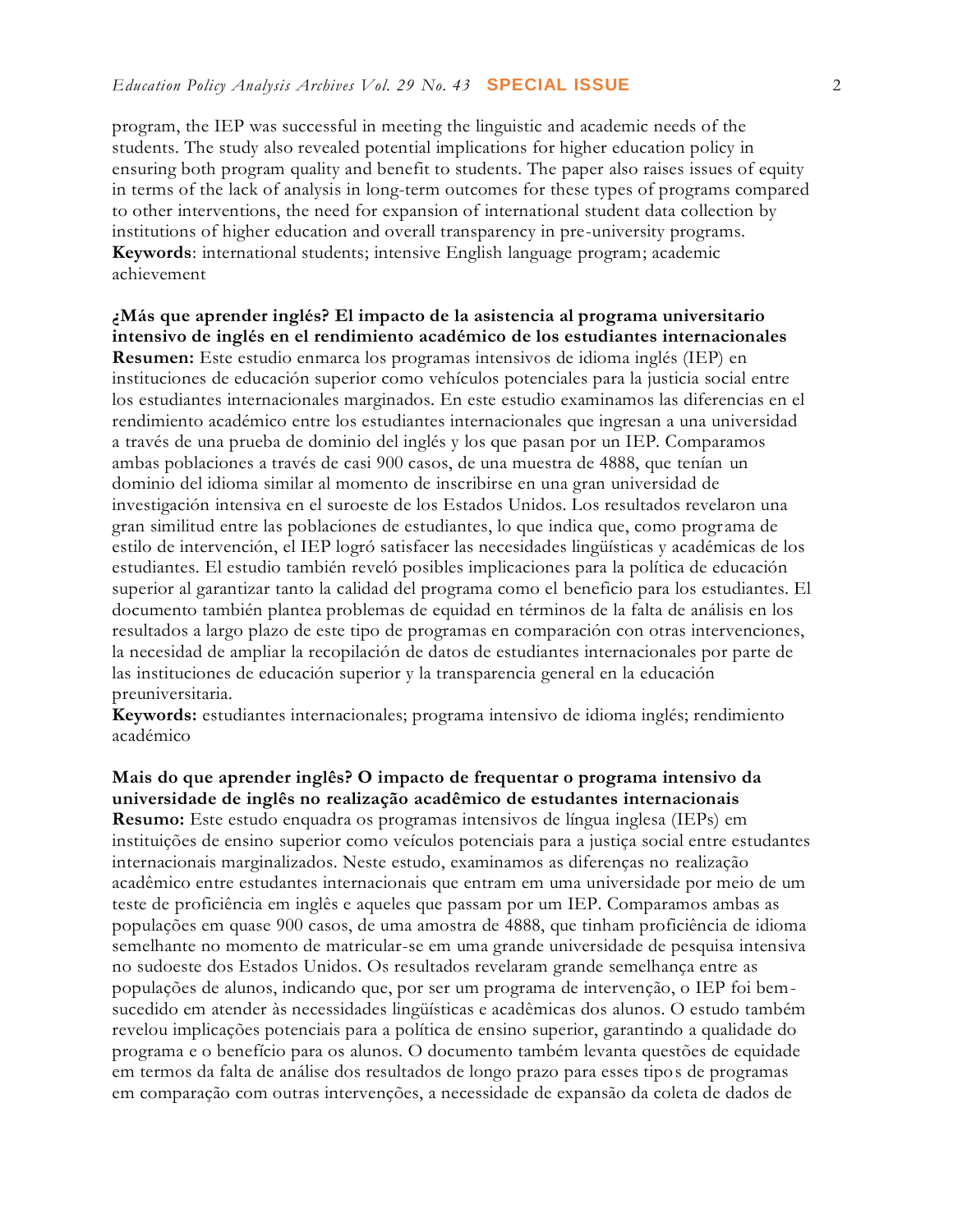estudantes internacionais por instituições de ensino superior e transparência geral no período pré-universitário programas.

**Palavras-chave:** estudantes internacionais; programa intensivo de inglês; realização acadêmico

## **Introduction**

Social justice curricula are encouraged in many institutions across higher education. These initiatives are often framed to educators as "how privileged students can be educated without recentering their privilege in ways that sacrifice the education of the marginalized" (Applebaum, 2009, p. 376). International students can be found within these marginalized groups, even though some display common factors that would normally preclude someone from being marginalized, such as high socio-economic status and family support to study abroad. Though there are less data collected about these students' backgrounds, not all international students come from privileged financial situations. Some have indicated the need for financial support while they seek their education, which they do not have access to in their own countries (Sherry et al., 2010). Additionally, a proportion of these international students did not have the financial capacity or physical proximity to language education in order to be prepared for English language instruction and navigating college education in the US – which leads to their eventual enrollment in Intensive English or equivalent programs at institutions where English is the medium of instruction (Bray, 2013; Dawson, 2010). This casts intensive English programs (IEPs) in a distinctly social justice-oriented light, given that their explicit goal is to remove language as a barrier to success in a university setting. This effectively recenters the privilege of language competency before university enrollment avoiding the "sacrifice [of] the education of the marginalized" (Applebaum, 2009, p. 376).

In spite of these potential hurdles, international students have increasingly chosen the United States as an educational destination, with proportional increases in enrollment from 3.3% to 5.5% in the last decade (Institute of International Education, 2018). These changes in student composition, especially in public higher education, are considered to be at least partially driven by decreased state support to institutions (Bound et al., 2016; Jaquette & Curs, 2015). However, monetary motivations (Cantwell, 2015) are far from the only rationale that explain increasing international student populations, with factors such as increased demand (Findlay, 2011) traditional internationalization initiatives (Altbach & Knight, 2007), and global development (Stein et al., 2019) also thought to play a role. This growth in international student populations has been accompanied by a corresponding growth of various international student services. By the authors' calculation from the Annual Survey of Colleges, roughly 77% of public colleges and universities offer some sort of incoming orientation for international students. These institutional service entities vary widely in scope and organizational structure, with offerings potentially including orientation support, personal and academic advising, immigration services or language support (Chen & Bartlett, 2017; K. A. Johnson, 1993). As a result, much of the research in these areas revolves around single institution studies on the various factors of student adjustment (L. R. Johnson et al., 2018; Sherry et al., 2010; Zhang & Goodson, 2011). One common feature in many of these adjustment studies deals with English language proficiency as a predictor of psychological and sociocultural adjustment (Zhang & Goodson, 2011).

This language proficiency is often not interrogated beyond whether the international students are proficient or not, and how the proficiency (or lack thereof) impacts their lives. In the studies explored by Zhang and Goodson (2011) in their systematic review and in many contemporary conversations the focus is on international students as matriculated students - and their differences,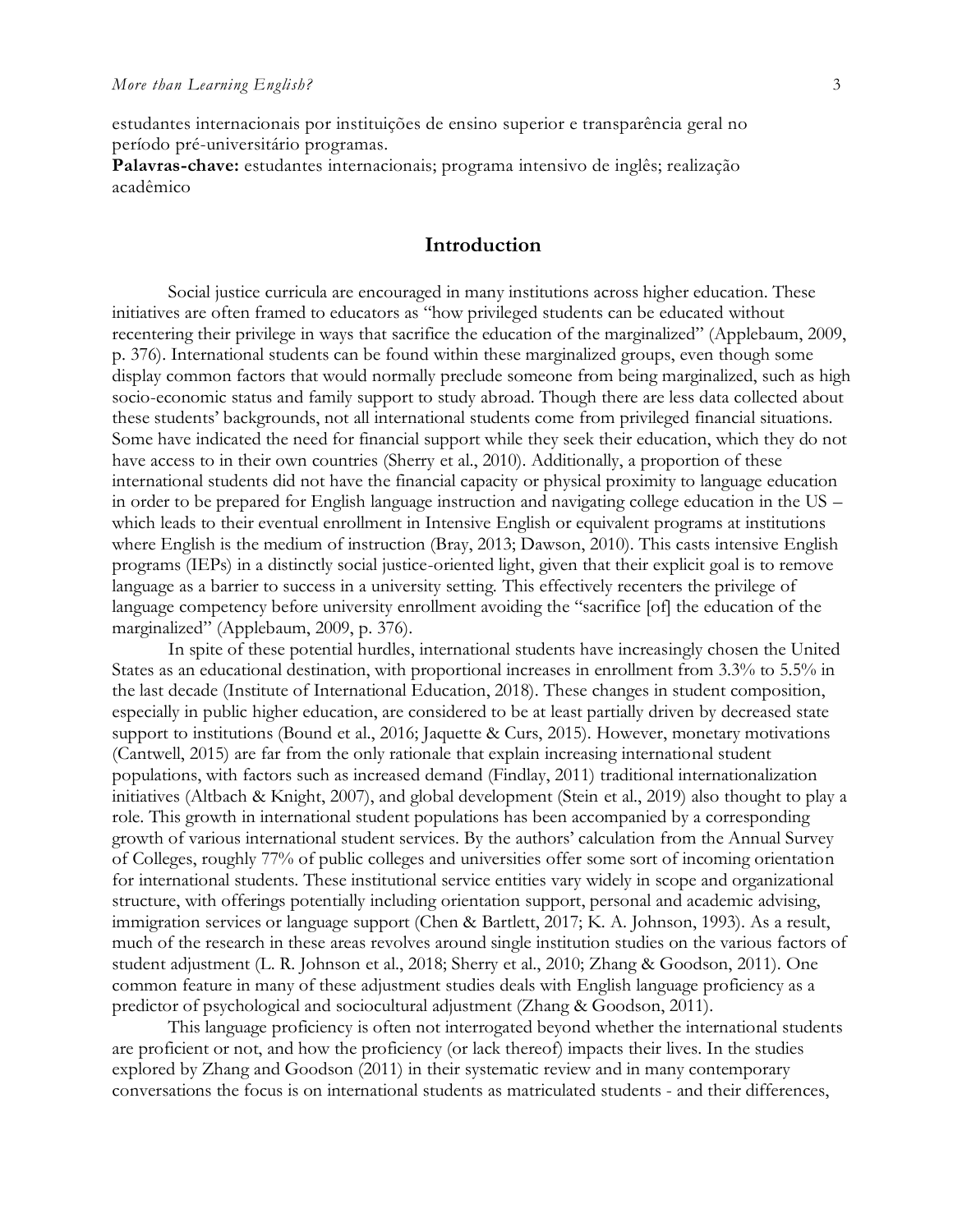similarities and experiences within university settings. The role of language proficiency programs in general serve as equalizers for students who may not have had the opportunity for language instruction in their home context. By providing these sorts of programs, universities give another avenue to students who would otherwise not be able to benefit from their educational offerings. However, whereas domestic student programs aimed at equalizing access (e.g. discipline specific orientations, first generation college student programs, low income student orientations, etc.) often have robust data mechanisms around them to verify outcomes beyond the program, language programs often do not. This disparity in ensuring, or at the very least tracking, analogous outcomes among different types of students presents a lapse in social justice-oriented institutions. From a policy perspective, the implications for institutions concerning these unverified student outcomes are far reaching. From recruiting to enrollment, it becomes an issue of justice and is incumbent upon universities to utilize this data to determine if students will benefit from the course of study in an IEP. Additionally, policy makers within universities must consider the resources dedicated to tracking the outcomes of students that move across programs, departments and data systems.

This paper aims to begin raising the level of consciousness in the field regarding the outcomes of unexplored sub-groups of international students and the responsibilities that universities have toward them. It is impossible to ensure equity within international student populations when there exist unexplored multiplicities of internal university status for international students, be it through language programs, discipline specific pathways programs, or other status group at the university. In starting to acknowledge and explore the differences in the ways in which international students can be classified, we can recognize a variety of ways in which public universities integrate and prepare various groups of international students for academic success. Doing this will allow a focus on the wide variety of services that each group receives and how effective these services are.

Therefore, our focus in this paper is on one common sub-group of international students: those attending a U.S. university by way of an intensive English language program. In fact, of the more than one million international students enrolled in U.S. colleges and universities, almost 10% are enrolled in intensive English language instruction (Institute of International Education, 2016). While the goal of these programs on the surface is clear — to increase English language proficiency to the minimum level required by the university — there are a number of other roles that they often serve in their mission to meet the various social and academic needs of international student populations. The foundation for these additional roles has been thoroughly outlined through professional standards in the English language education field, or TESOL (Bitterlin, 2003), as well as in English program accreditation guidelines. For instance, one specialized accreditation agency, the Commission on English Language Program Accreditation (CEA), details a number of student services standards which are aimed at providing "an optimal learning environment" for international students (Commission on English Language Program Accreditation, 2014, p. 27). Among their number are standards that call for acclimatizing pre-arrival communication and ongoing orientation requirements, as well as in-depth personal and academic counseling and/or advising.

These additional elements, among others to be detailed below, show that intensive English language programs (hereafter, IEPs) provide valuable services to their limited English proficiency international student populations. The question then becomes, does IEP attendance benefit the overall academic trajectories of IEP-attending international students as compared to directly admitted international students? We hypothesize that international students attending an intensive English program will do the same or better than their directly admitted counterparts. Using programmatic and institutional data, this study will begin to answer this question and explore the international student population of one large research institution. We hope that confirming this hypothesis will encourage institutions to act on the collection and utilization of data related to international students.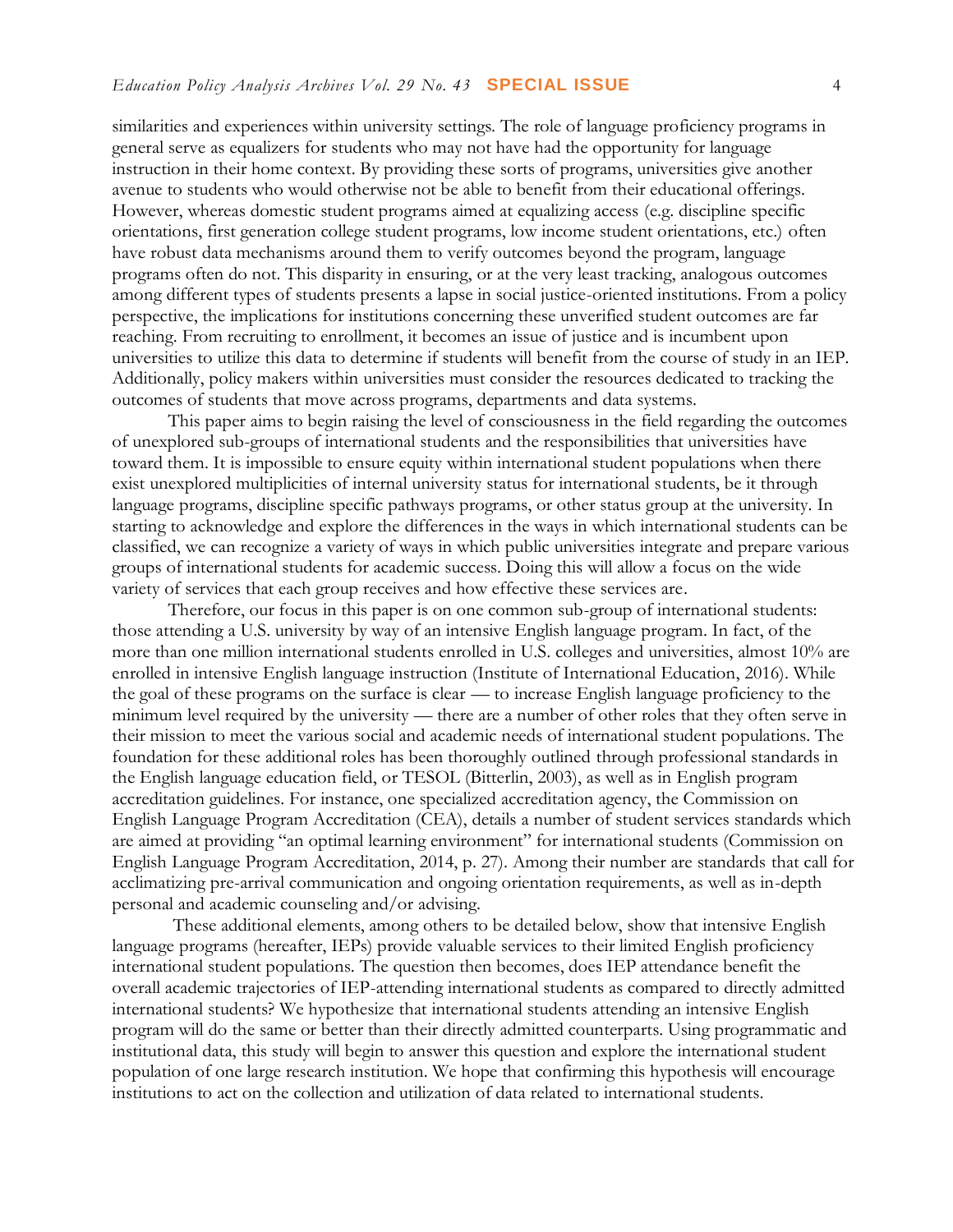#### **Literature Review**

The literature related to international students understandably spans a diverse range of specialties, as is the case with any population that crosses disciplinary boundaries. These include obvious connections related to common issues that international students face, such as acculturation into university settings (Glass & Westmont, 2014; Rienties et al., 2011; Senerchia, 2015) and language proficiency (Benzie, 2010; Johnson, 1988; Wongtrirat, 2010), which map onto disciplines such as linguistics, second language acquisition, higher education and sociology. Abdullah, Aziz and Ibrahim (2014) in an extensive review of the past 30 years of literature on international students found that in fact "a majority of the articles focus on the students' in-campus, academic and social experience" (p. 235).

This focus holds true when looking specifically at the higher education literature. These studies have a breadth of topical foci localized on the international student experience utilizing a diverse range of theoretical and methodological lenses. For instance, Sherry, Thomas and Chui (2010) conducted a single institution survey locating and highlighting international student experiences with social, cultural, linguistic, and financial problems. In the same year, Russell, Rosenthal and Thomson (2010) also conducted a single institution survey focused on the well-being patterns of international students, specifically through their connectedness to community and risk-taking behaviors. Hellstén and Prescott (2004) focused on the experiences of international students faced with the internationalization of curriculum at their host institutions. In another article, Forbes-Mewett and Nyland (2013) conducted a case study using a critical theoretical lens that found student support services in an Australian research university lacked the intellectual capital within the institution to procure resources away from heavy research reputational activities. This led to experiences of international students enrolling in a reputationally superior school only to find limited student services. While the topics are far ranging, most studies within higher education deal with the experiences of international students that focus specifically on those students that are fully enrolled.

The literature surrounding IEPs follows a similar pattern to that of international students in general, that is rich in material on factors that speak to the student experiences like motivation (Alshumaimeri, 2013), mediated social and academic engagement (Fox et al., 2014) and confidence (Keefe & Ling Shi, 2017) in these types of programs, interrogating issues such as language proficiency and international student support services on IEP academic success. However, few researchers follow students from IEP to university coursework, leaving many studies that either focus on internal IEP academic success or aggregated international student populations once in matriculated settings. While these studies cast light on specific elements of specific programs, there is little attention on the part of their parent institutions (and the IEPs themselves) regarding commonly collected data elements that track matriculated student progress (i.e. retention data, time to graduation, etc.) which is found in databases mandated by state and federal law for student populations. This desire for collection and eventual transparency, though dire at the IEP level, is taking place in higher education more broadly – with calls for "common guidelines and/or format setting out minimum information which all HEIs must provide – as a public good – about the quality of the total student experience" (Hazelkorn, 2012, p. 356).

It should be noted that this study is predicated on the idea that while sufficient language proficiency is an important factor in student success, it does not predict academic success once a student's proficiency reaches a certain point (Graham, 1987; Gue & Holdaway, 1973; Ho & Spinks, 1985; Light et al., 1987; Saville-Troike, 1984). While this is the case, there is still much debate about the ways in which this appropriate proficiency level might be effectively proven to an institution (e.g. testing, English medium coursework, etc.; Oliver et al., 2012).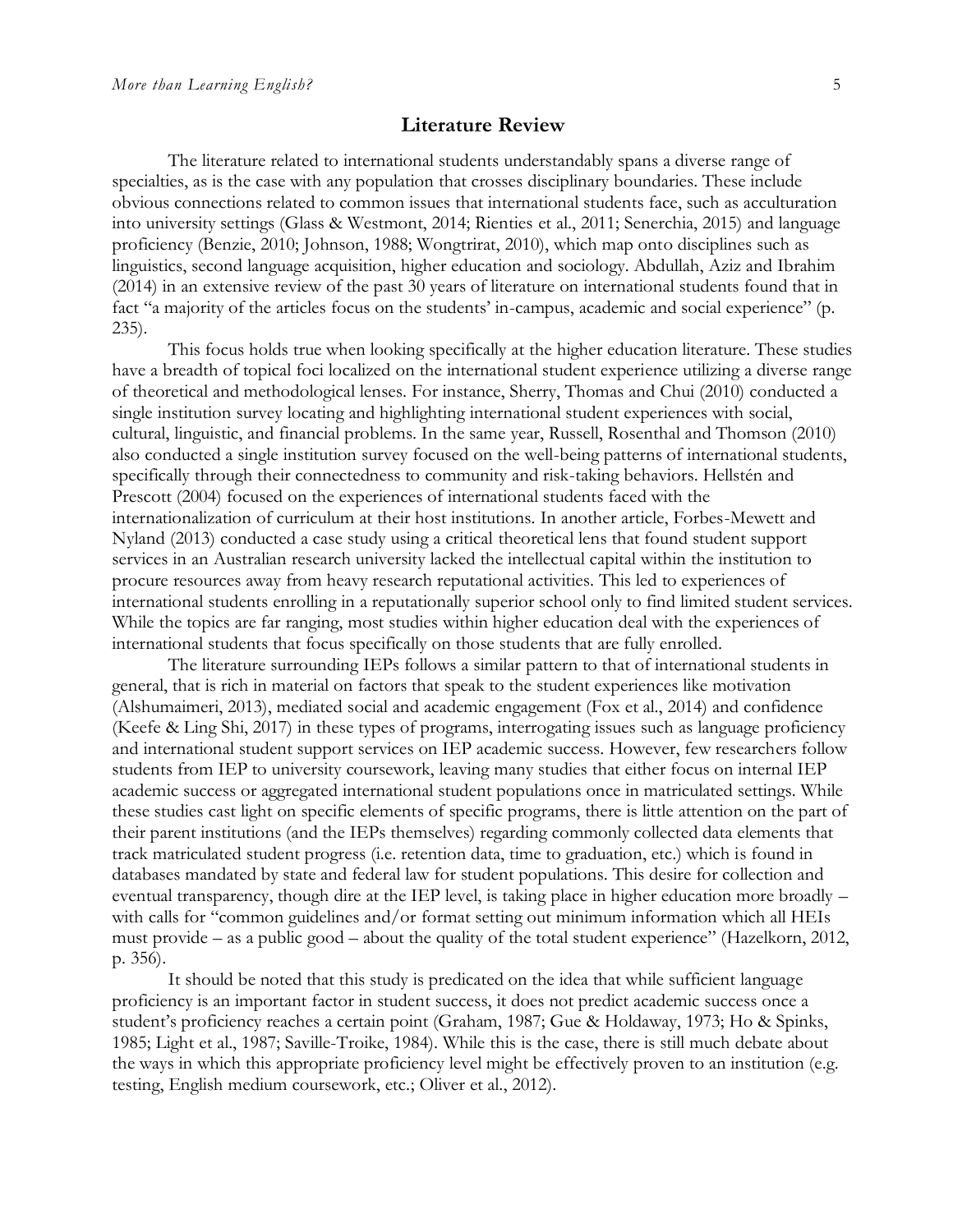#### *Education Policy Analysis Archives Vol. 29 No. 43* **SPECIAL ISSUE** 6

While elements that contribute to the academic performance of international students outside of language proficiency, such as student supports services, financial support, and others listed above, are studied with high frequency, the literature rarely addresses IEP attendance and related program factors as a variable impacting international students that matriculate into mainstream university coursework. Mamiseishvili (2012) illuminated links between international student persistence and factors like language proficiency and social interaction. She found in her logistic regression analysis that international students across contexts were less likely to persist if they were enrolled in remedial English courses in their first year. However, this study is limited in its ability to explore variables related to IEP enrollment as the focus is on fully matriculated international students in university departmental remediations. What work there is on these segments of IEP-to-university students are largely smaller-scale qualitative studies. One instance, Keefe and Shi (2017), explored the experiences of eight IEP students during their first term as matriculated students bypassing challenges that the students felt were mediated by their attendance in the IEP. Finally, one recent study in an Australian university setting does address similar issues as those that will be addressed in this paper. Floyd (2015) found that IEP students passed at similar rates to those who tested into the university, but with lower GPAs overall. While the results do not appear favorable to IEPs on the surface, the study had several problematic elements that could have influenced the results. First, much of the information was collected in the form of a questionnaire filled in by students and unverified. Second, students had to select into the study and offer permission for access to their grades. Both of these elements impact the potential implications of the study.

## **Background of Study**

#### **IEP Program Procedures**

Any first-time freshman who 1) is not a citizen, permanent resident, or refugee in the United States, 2) has a cumulative high school GPA of 3.00 or higher and 3) has completed secondary school coursework that meets certain competency standards (for high schools outside of the US, four years of math and three years of laboratory science) can apply directly to the institution for admission. However, these students must also supply an official score from one of a select list of English language proficiency exams: greater than a 61 iBT TOEFL, 53 PTE, or 6.0 IELTS. Students who meet all admissions requirements, save for those related to language proficiency, are given a conditional admission and encouraged to enroll in the institution's IEP.

The IEP is geared toward helping international students meet their language goals, develop experience with American culture and prepare for academic study at the university level. They meet the primary goal of the program, English language education, through a six-level program of full-time coursework (21 hours per week). Each program level consists of an eight-week session, with a full course of study taking 48 weeks, or three full semesters on the institution's schedule.

Upon admission to the program, students are given internal English proficiency placement tests and placed into the corresponding language course. For example, students with no English ability would likely test into 'Basic 1'. This developmental level of the program creates and builds on basic language competency. By comparison, 'Advanced 2', the final level of the program, has students developing materials like source-based essays using academic vocabulary. By completing the highest level of the program, students are considered to have proven a sufficient level of English proficiency for admission to the institution. They are allowed to bypass the language testing requirements and gain full admission to the institution.

#### **Figure 1**

*Intensive English Program Progression from Admission to Program to Admission to University*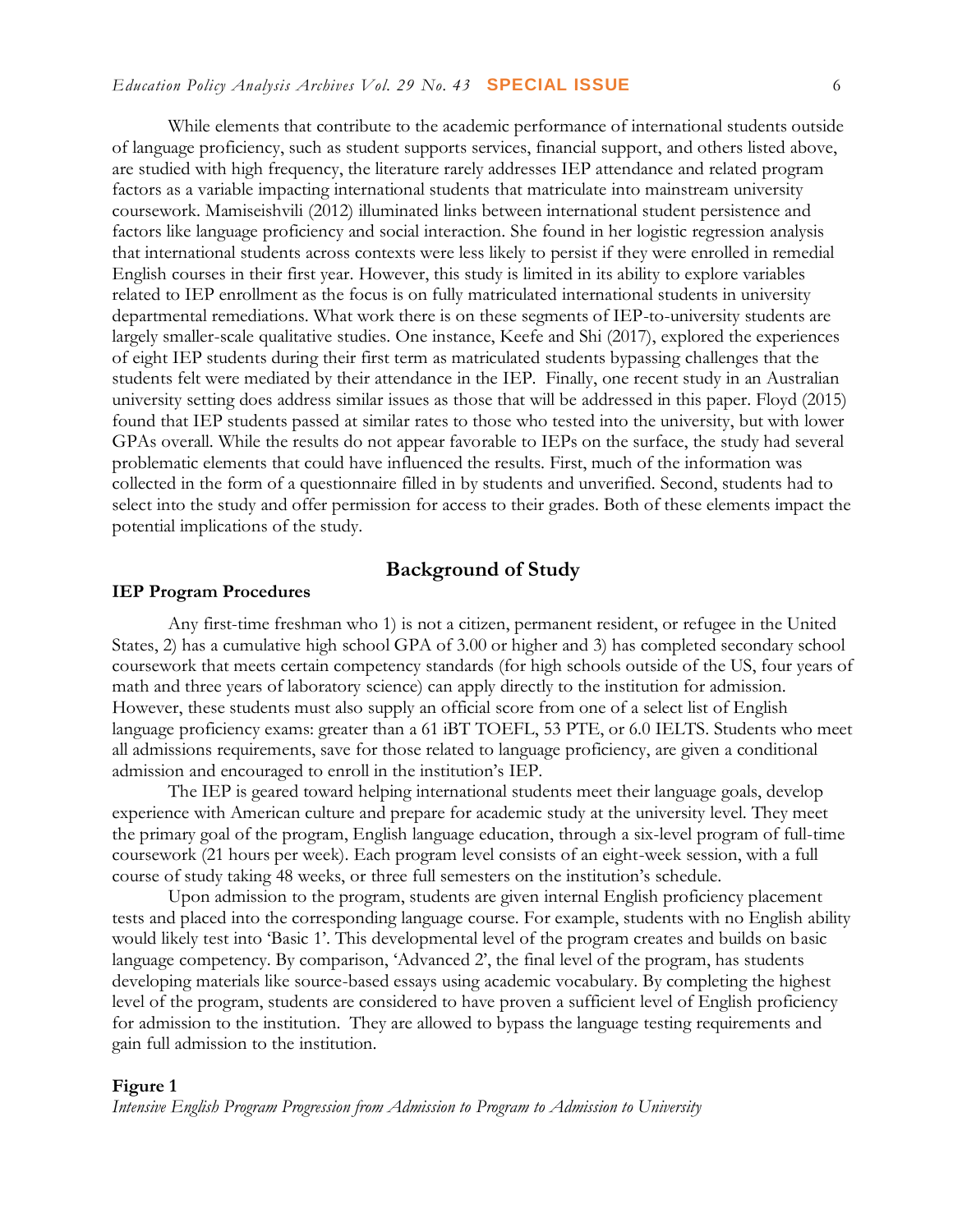

#### **IEP Placement Measures**

While TOEFL, PTE and IELTS are adequate for ensuring that students meet a minimum university standard for language proficiency, they are less commonly used as placement measures for language programs. This is due largely to the aggregated nature of the score, and the need for disaggregated data on students' speaking, listening, reading and writing skills for appropriate course placement (Moglen, 2015). As such, many IEPs, including the one in this study, conduct a battery of testing measures to ensure accurate placement within the program.

The three components include both productive skills (speaking and writing) and passive skills (listening, reading, grammar). The three parts are an oral interview, a written essay, and The CaMLA English Placement Test (EPT), a standardized instrument (Lippincott, 2017). The oral interview is given by trained faculty members within the program who attend regular norming sessions to maintain the reliability of the scoring. The score is based on 24 question prompts about eight pictures, depicting the everyday life of a drawn character. Question prompts range from simple yes/no questions to an extended narrative about the character's day. The students are scored on each question, based on the structure of their language, vocabulary and delivery. The second placement instrument, the written essay prompt, is given to students to plan and write a personal narrative or persuasive piece within 20 minutes. The essay is scored in terms of form, vocabulary, organization, grammar, punctuation and logical development by two trained raters, guided by level standards. If there is a disagreement between raters, a third rating takes place. Inter-rater reliability is 73% for the written essay (Lippincott, 2017). Finally, the EPT, as a standardized placement, is timed and given as designed. The test covers passive language skills: listening, grammar, vocabulary and reading comprehension skills. Each element produces a score that the program uses to establish where the student falls within the various level cut scores. In the event of test disagreement on level placement, the scores are averaged.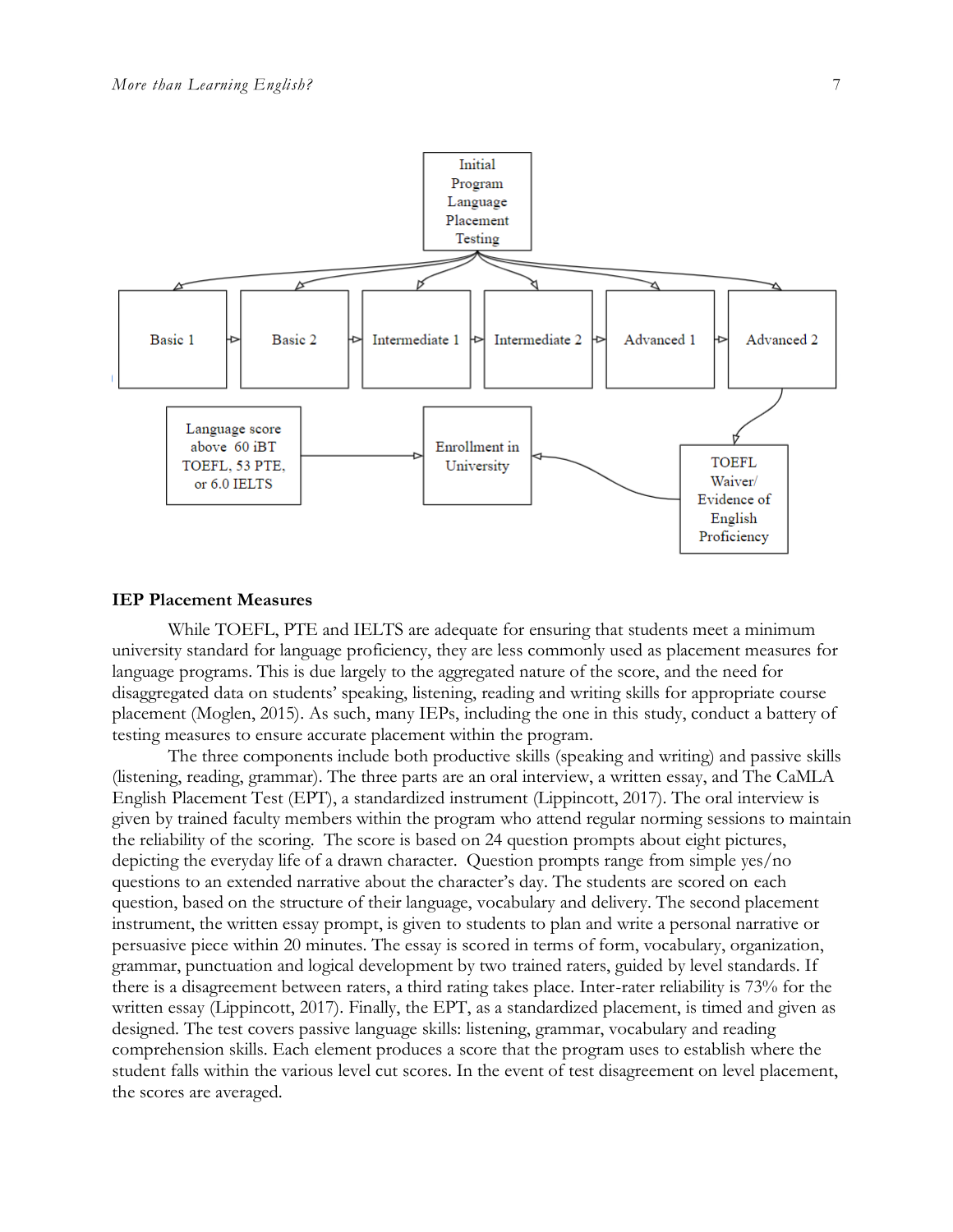## **Methodology**

#### **Data and Sample**

The data for this study came from the institution's administrative data. The data contains records of all 6,346 first-time freshmen international students who enrolled during Spring 2013 to Spring 2018. Students' background information includes age, gender and country of origin along with high school location; admissions status in relation to the English proficiency requirements (TOEFL score or IEP placement level). Students' academic profile and progress at the institution includes academic major, semester GPA, credits completed, as well as academic standing.

As the institution exempts English proficiency scores for students from particular countries that are English speaking or dual language (*n*=224) as well as students who graduated from U.S. high schools ( $n=839$ ), they are excluded from this sample. The sample is restricted to students who are between the ages of 18 and 25 (excluding under 18 and over 25 *n*=326). The total sample size is 4,957.

#### **Variables**

The dependent variables of the study focus on measures of academic achievement. In developing an understanding of international students' academic success, three variables were employed as indicators of achievement for international students. Those include: freshman GPA collected, number of credits completed, as well as students' academic standing (i.e. being on probation or not) at the end of the student's first semester.

The variable of interest is whether or not an individual student went through the IEP before they started taking college credits in their program of studies. To estimate the impact of the program on students' academic performance, we consider various mechanisms that place students in IEP. These include students' TOEFL scores as well as IEP beginning level. We converted all TOEFL scores (e.g., Paper Based TOEFL or Computer Based TOEFL) into the Internet Based TOEFL scores (IBT), using a standard correlation chart. There are six class levels in the IEP, ranging from no proficiency to high proficiency; the highest three levels were included in this study: intermediate II, advanced I and II.

We also control for a number of demographic characteristics that might be related to students' placement into the IEP as well as their academic performance at a U.S. institution. While the administrative data are limited in capturing a wide variety of students' background information, the data include students' nationality (geographical region), gender, age, and academic major. We included these in our statistical models.

#### **Analytic Approach**

In order to estimate the effect of actual enrollment into the IEP, one might employ a regression discontinuity (RD) design where students' enrollment into IEP is determined based on a single test score. For example, TOEFL score presents one possibility for adopting this analytic approach. At the institution, international students whose iBT TOEFL score is below 61 are automatically placed in the IEP, while students who have scores higher than 61 do not have to take IEP courses. If this were the only mechanism to place students into the IEP, we could compare students who are just below and above the cut point of 61 that determines whether they take or do not take the IEP.

Yet, the placement includes a more complex process, as the institution also allows students to apply without submitting a TOEFL score. Instead, students can enroll in the IEP and take the IEP placement test. The placement test is based on proficiency and cannot be correlated to a TOEFL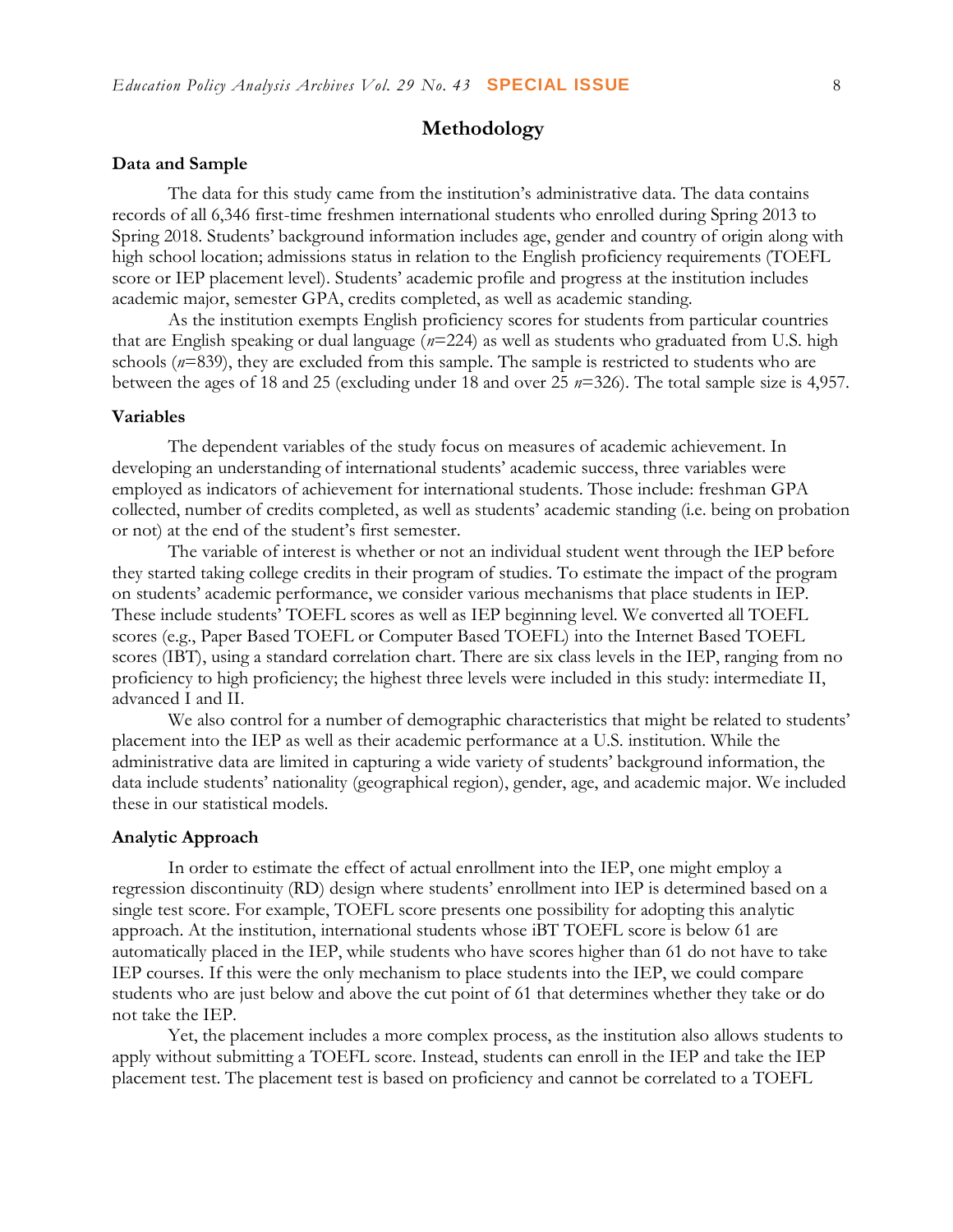score. This limits our ability to adopt the RD as our analytic strategy and estimate the causal impact of the IEP.

While a simple regression model where we simply test the association between IEP and outcomes raises selection bias, we tried to address this issue by adopting the idea of RD in our analytic strategy. As students whose TOEFL scores are just below or above the 61 point cut-off and students who are placed to IEP program at the highest levels might be similar in their English proficiency, we limit our analytic sample to those students. The comparison would happen at different bandwidths of the TOEFL scores (e.g.,  $+/-1$ ,  $+/-3$ ,  $+/-5$ , and  $+/-10$ ). We estimate the following model using OLS regression (GPA and credits completed) and logistic regression (good academic standing):

$$
y_i = \beta_0 + \beta_1 \left( IEP_{ig} \right) + \beta_2 X_{ig} + \varepsilon_{ig}
$$

Where  $y_i$  is academic outcomes of individual *i* in the TOEFL score bandwidth g, *IEP*  $_{i_g}$  is an indicator variable on whether the student was required to enroll in the IEP.  $X_{ig}$  is a vector of individual characteristics including region of origin, gender, age, and academic major.

#### **Results**

#### **Descriptive Statistics**

Regional demographics in the overall sample show large populations of students from Asia and the Middle East. Among those directly admitted, Asia accounts for 72% of the student population  $(n = 2,267)$  with the Middle East at nearly 22%  $(n = 679)$ . However, when looking at IEP students in the overall sample, we see a more even split between the two groups with Asia ( $n = 843$ ) slightly lower than the Middle East (*n* = 957). When breaking down the overall sample by academic major, business is revealed as the most common major for directly admitted students (*n* = 1472) by several hundred students, whereas, IEP students select into business ( $n = 678$ ) and engineering ( $n = 721$ ) by tighter margins. There are proportionally more males having attended the IEP at 81% than those directly admitted to the institution at 71%.

When comparing students who are only within our 'analytic sample', that is  $+/-1$  of the TOEFL cut score of 61 and advanced I, II, intermediate II in the program, the descriptive statistics show a picture of increasing similarity as compared to the overall sample. In terms of regional demographics most of the students in the analytic sample are still largely from Asia or the Middle East. Middle Eastern populations are more represented in the IEP group (*n* = 364) whereas Asian populations are nearly evenly split between the direct admit (*n* = 238) and IEP groups (*n* = 226). The direct admit populations share the highest proportion of students in business (*n* = 144), whereas the IEP business group is at a lower percentage but similar quantity ( $n = 179$ ). IEP has a higher share of students in engineering ( $n = 264$ ). In terms of age, we see that both IEP groups are older than directly admitted students (see Table 1).

#### **Table 1**

*Descriptive Statistics for All Students and Analytic Sample by Direct Admit International Students (N = 3144, N= 299) and IEP International Students (N = 1813, N = 597)*

| All Direct Admit | All IEP- | Analytic Sample<br>Direct Admit | Analytic Sample<br>IEP |
|------------------|----------|---------------------------------|------------------------|
|------------------|----------|---------------------------------|------------------------|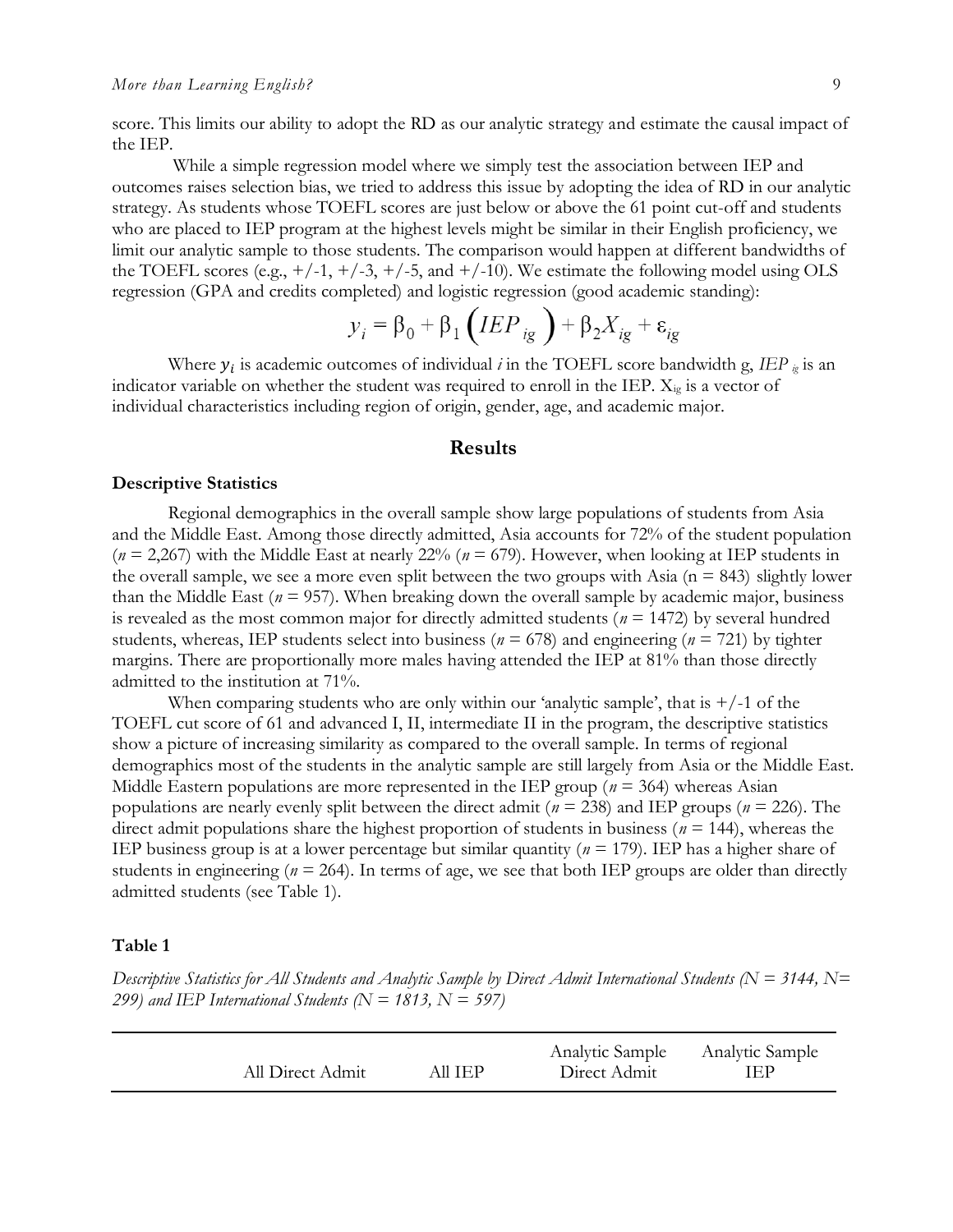| Region                    | $\boldsymbol{n}$ | $\%$  | $\it n$        | $\frac{o}{o}$ | $\it n$        | $\%$  | $\it n$        | $\%$           |
|---------------------------|------------------|-------|----------------|---------------|----------------|-------|----------------|----------------|
| Africa                    | 38               | 1.21  | $\overline{4}$ | 0.22          | $\mathbf{1}$   | 0.33  | $\overline{0}$ | $\overline{0}$ |
| Asia                      | 2,267            | 72.11 | 843            | 46.50         | 238            | 79.60 | 226            | 37.86          |
| American                  | 54               | 1.72  | 6              | 0.33          | $\mathbf{1}$   | 0.33  | $\overline{4}$ | 0.67           |
| Europe                    | 186              | 3.37  | $\mathfrak{Z}$ | 0.17          | $\overline{2}$ | 0.67  | 3              | 0.50           |
| Middle<br>East            | 679              | 21.60 | 957            | 52.79         | 57             | 19.06 | 364            | 60.97          |
| Major                     |                  |       |                |               |                |       |                |                |
| Undecided                 | 445              | 14.15 | 211            | 11.64         | 43             | 14.38 | 74             | 12.40          |
| Major                     |                  |       |                |               |                |       |                |                |
| <b>Business</b>           | 1472             | 46.82 | 678            | 37.40         | 144            | 48.16 | 179            | 29.98          |
| Engineering               | 650              | 20.67 | 721            | 39.77         | 35             | 11.71 | 264            | 44.22          |
| Liberal Arts              | 577              | 18.35 | 203            | 11.20         | 77             | 25.75 | 80             | 13.40          |
| Gender                    |                  |       |                |               |                |       |                |                |
| Male                      | 2,217            | 70.52 | 1,475          | 81.36         | 223            | 74.58 | 472            | 79.06          |
| Female                    | 927              | 29.48 | 338            | 18.64         | 76             | 25.42 | 125            | 20.94          |
| <b>GPA</b>                | 2.99             | 1.01  | 2.85           | 0.96          | 2.86           | 0.99  | 2.93           | 0.93           |
| Earned<br>Credit<br>Hours | 12.88            | 3.97  | 12.51          | 3.99          | 12.71          | 3.97  | 12.71          | 3.80           |

#### **The Impact of IEP on First Year Outcomes**

The purpose of the study was to determine whether IEP attendance accounted for variance in international students' academic success as measured by (a) GPA; (b) number of earned credit hours; and (c) academic standing compared to students who were similar in their English proficiency to study at a U.S. higher education institution. As we mentioned above in our analytic approach, we employed a different bandwidth of the scores to capture students at different levels of similarity in their language proficiency.

Table 2 reports the results from the "naïve" model on GPA, where we included all students in the sample (*N*=4,888). The regression coefficients suggested that students who were placed in and took IEP were not significantly different from the students who did not take IEP in terms of their course taking and academic standing. However, students who attended IEP had a 0.126 lower GPA (*p*<.001), compared to their non-IEP counterparts. This model also revealed that all students from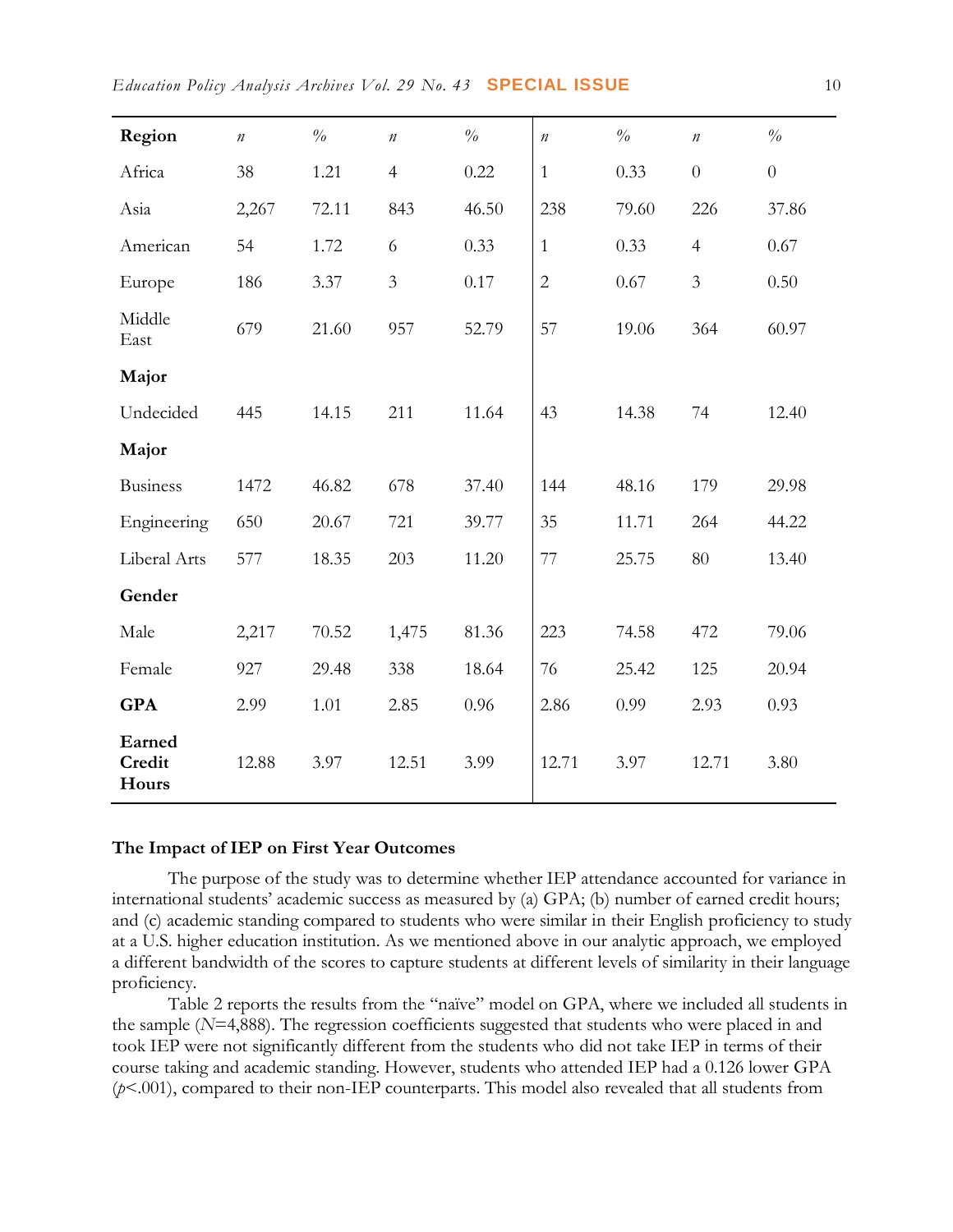Asia and the Middle East had a 0.182 and 0.482 lower GPAs as well. In addition, GPAs were higher for business (0.139) and engineering (0.201) and lower for liberal arts (-0.140).

#### **Table 2**

|                | <b>GPA</b>       |       |                 | GPA              |       |
|----------------|------------------|-------|-----------------|------------------|-------|
|                | $\boldsymbol{B}$ | SE    |                 | $\boldsymbol{B}$ | SE    |
| <b>IEP</b>     | $-0.126**$       | 0.031 | Major           |                  |       |
| Region         |                  |       | <b>Business</b> | $0.139**$        | 0.045 |
| Asia           | $-0.554**$       | 0.153 | Engineering     | $0.201**$        | 0.052 |
| American       | $-0.381$         | 0.197 | Liberal Arts    | $-0.140**$       | 0.053 |
| Europe         | $-0.182$         | 0.178 | Gender          |                  |       |
| Middle<br>East | $-0.482**$       | 0.154 | Female          | $0.452**$        | 0.033 |
|                |                  |       | Age             | $-0.007$         | 0.012 |
| $n =$          | 4,888            |       |                 |                  |       |
| Constant       | $3.422**$        | .294  |                 |                  |       |

*Regression of Naïve Model on GPA*

Note: \**p* < .05. \*\**p* < .01.

Once we limit the students to only  $+/-1$  from the TOEFL cut scores, the statistical significance on the IEP coefficients disappear, indicating that there is similarity across the participants in the specific bandwidth. Although not statistically significant, the estimated outcome suggested that students who attended IEP had slightly better outcomes compared to their non-IEP peers: IEP students had a 0.029 higher GPA, 0.058 more course hours earned, and more likely to be in a good academic standing. Yet, these differences were not statistically significant. In addition, there were several significant results in the sample of note. First, both business and engineering majors are predicted to earn 1.460 ( $p \le 0.01$ ) and 1.939 ( $p \le 0.01$ ) more credit hours respectively than the constant. Second, females are predicted to have higher GPAs by 0.360, earn more credit hours by 1.321, and be in good academic standing (1.18; see Table 3).

#### **Table 3**

*Regression of Analytic Sample on GPA, Credit Hours Earned, and Academic Standing*

| Credit Hours Earned<br>GPA<br>Academic Standing |  |
|-------------------------------------------------|--|
|-------------------------------------------------|--|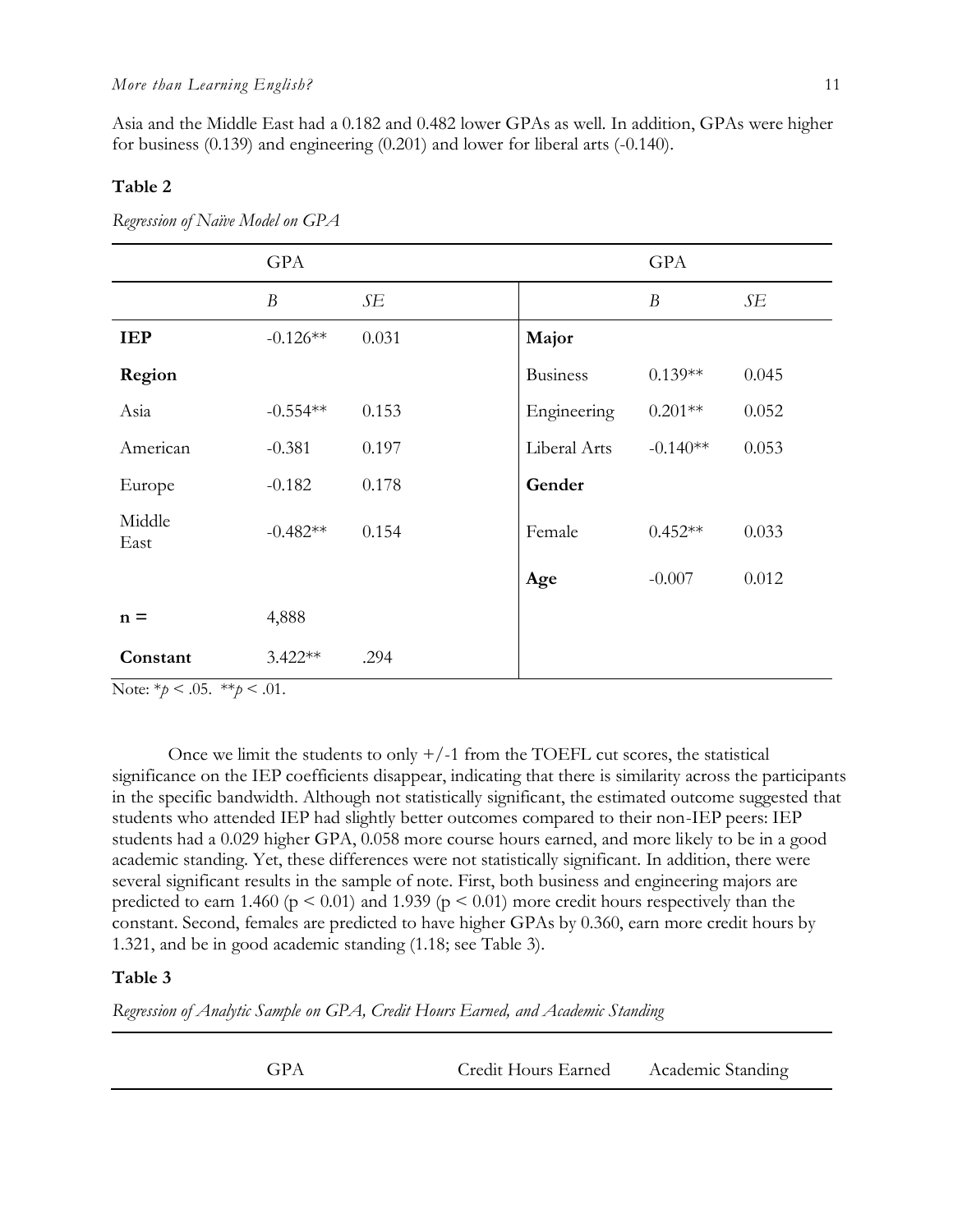|                 | $\boldsymbol{B}$ | SE    | $\boldsymbol{B}$ | SE    | $\boldsymbol{B}$         | SE      |
|-----------------|------------------|-------|------------------|-------|--------------------------|---------|
| <b>IEP</b>      | 0.029            | 0.076 | 0.058            | 0.302 | 0.044                    | 0.223   |
| Region          |                  |       |                  |       |                          |         |
| Asia            | $-0.854$         | 0.950 | $-2.088$         | 3.796 | $-11.044$                | 790.989 |
| American        | $-0.319$         | 1.036 | $-2.542$         | 4.140 | $\overline{\phantom{a}}$ |         |
| Europe          | $-0.380$         | 1.039 | $-1.438$         | 4.153 | $\blacksquare$           |         |
| Middle<br>East  | $-0.837$         | 0.953 | $-2.671$         | 3.809 | $-10.710$                | 790.989 |
| Major           |                  |       |                  |       |                          |         |
| <b>Business</b> | 0.109            | 0.106 | $1.460**$        | 0.411 | 0.347                    | 0.297   |
| Engineering     | 0.133            | 0.117 | 1.939**          | 0.452 | 0.472                    | 0.332   |
| Liberal Arts    | $-0.169$         | 0.119 | 0.415            | 0.463 | 0.063                    | 0.324   |
| Gender          |                  |       |                  |       |                          |         |
| Female          | $0.360**$        | 0.080 | 1.321**          | 0.316 | $1.18**$                 | 0.303   |
| Age             | 0.005            | 0.028 | $-0.123$         | 0.112 | 0.020                    | 0.086   |
| $n =$           | 884              |       | 896              |       | 876                      |         |
| Constant        | 3.486**          | 1.123 | 15.843**         | 4.484 | 11.683                   | 790.991 |

Note:  $*\!p < .05. **p < .01.$ 

Table 4 shows the results where we analyzed the impact of IEP for students in different bandwidths around the cut TOEFL scores. While the coefficients for IEP were not significant at all bandwidths, the differences between the IEP and non-IEP groups become smaller as the bandwidths become more restricted (i.e. moving from  $+/-10$  to  $+/-1$  from the TOEFL cut of 61).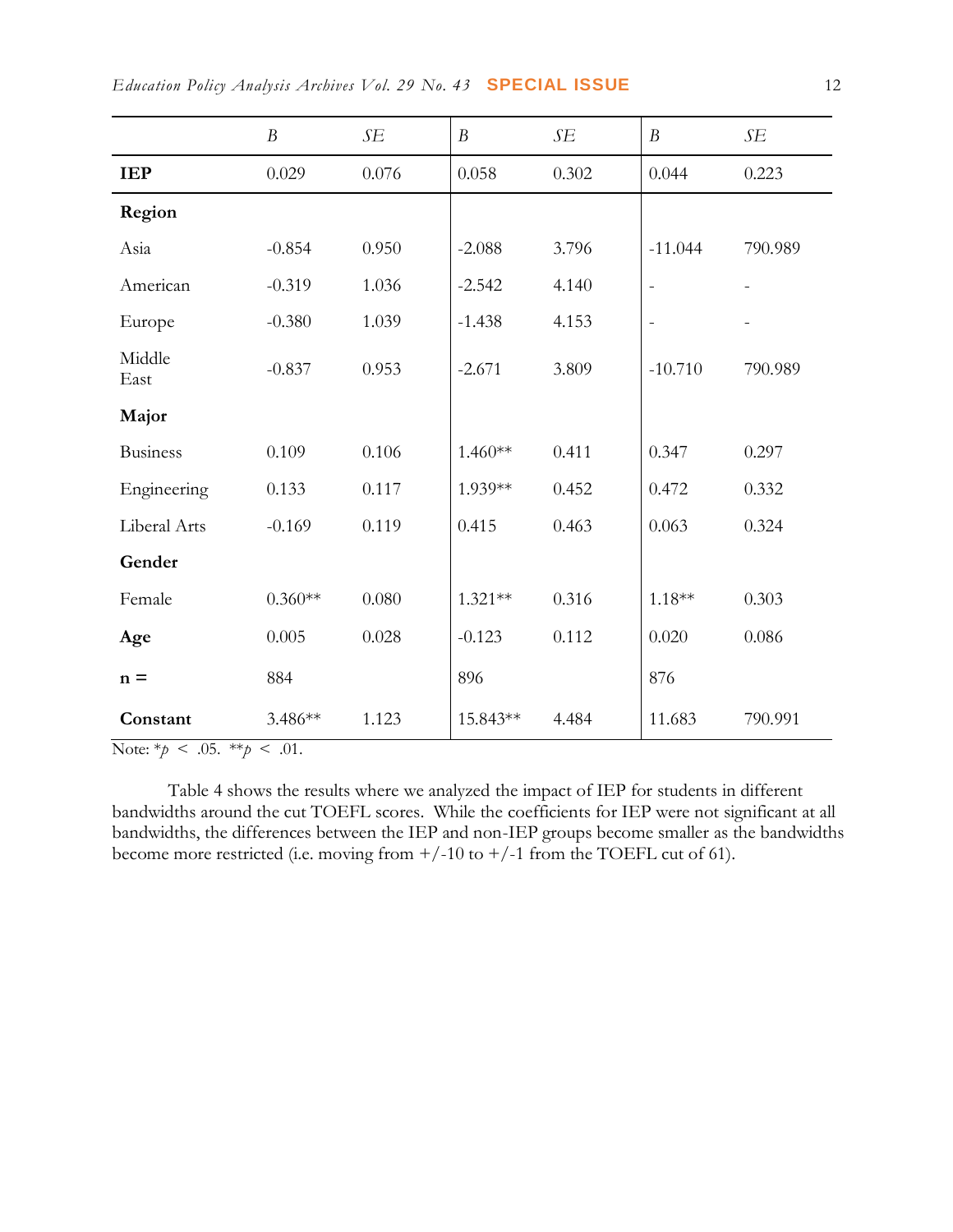#### **Table 4**

*Robustness Check of Alternative Analytic Samples (TOEFL Cut of 61 ±1, ±3, ±5, ±10 to IEP Intermediate/Advanced 1/Advanced 2) on IEP Attendance by GPA, Earned Credit Hours and Academic Standing*

|                        | ±1               |       | $\pm$ 3          |             | ±5               |       | ±10              |       |
|------------------------|------------------|-------|------------------|-------------|------------------|-------|------------------|-------|
|                        | $\boldsymbol{B}$ | SE    | $\boldsymbol{B}$ | $\sqrt{SE}$ | $\boldsymbol{B}$ | SE    | $\boldsymbol{B}$ | SE    |
| GPA                    | 0.029            | 0.076 | 0.060            | 0.070       | 0.055            | 0.066 | 0.012            | 0.061 |
|                        | $N =$            | 884   | $N =$            | 1,103       | $N =$            | 1,309 | $N =$            | 1,772 |
| Earned<br>Credit Hours | 0.058            | 0.302 | 0.283            | 0.283       | 0.225            | 0.265 | 0.121            | 0.247 |
|                        | $N =$            | 896   | $N =$            | 1,119       | $N =$            | 1,328 | $N =$            | 1,800 |
| Academic<br>Standing   | 0.044            | 0.223 | 0.128            | 0.199       | 0.099            | 0.189 | 0.048            | 0.178 |
|                        | $N =$            | 876   | $N =$            | 1,094       | $N =$            | 1,292 | $N =$            | 1,757 |

## **Discussion**

This paper adds to the edges of policy discussions in higher education around the ways in which colleges and universities become more internationalized. In many ways, the IEP allows for policymakers to point to increases in international students attending the university as an element of increased diversity, as well as another metric of internationalization (Altbach & Knight, 2007). This also plays into the common discourse that university policymakers as sensitized to the revenues brought in by international students, as potential 'cash cows' (Cantwell, 2015). However, this paper also encourages those same policymakers to consider the potential emancipatory and social justiceoriented nature of an IEP. In truth, the results of this study are best framed with the IEP as an intervention style program, like countless others based on demographic factors of incoming university students in the interests of educational equity (e.g. remediation programs, "at-risk" programs, lowincome programs, etc.). Furthermore, the IEP has shown that a social justice-oriented program can achieve results – that they have engaged in work that equalizes outcomes in relation to language. In this regard, the IEP has been successful, in that it accomplished its mission of assisting students in meeting their language goals, that is, bringing them up to the minimum requirement set by the institution and helping them move on to become successful students once matriculated. This resonates with the literature indicating that once a certain level of language proficiency has been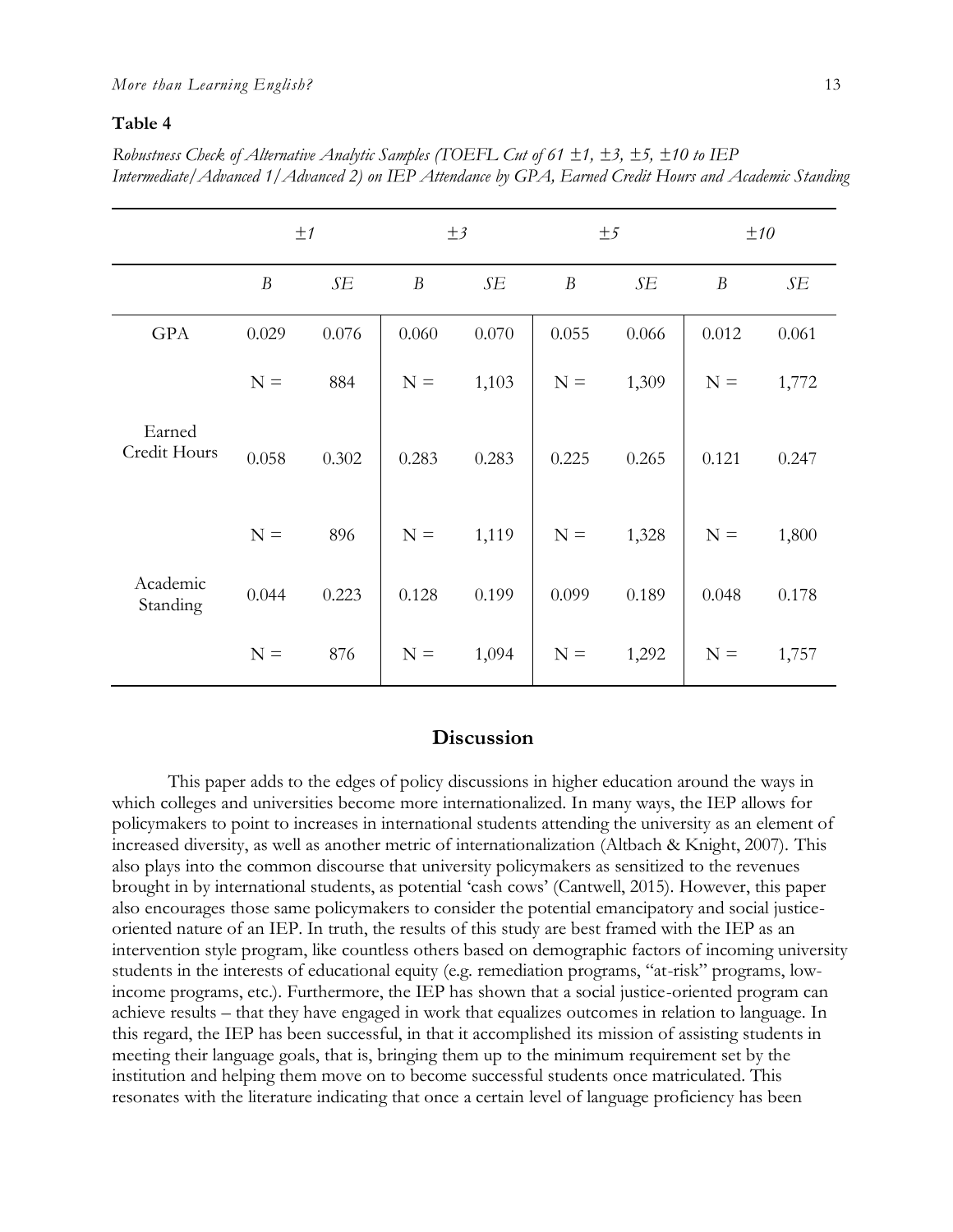achieved, it no longer becomes a hinderance in academic achievement (Graham, 1987; Ho & Spinks, 1985; Saville-Troike, 1984). Consequently, having no statistical difference among the various academic measures on IEP attendance is a suitable outcome for this type of program.

Of course, the hope of these sorts of programs is not only to level the playing field for their specific population of students, but also to give them an advantage in their future endeavors. In this way, our study is well paired with others that attempt to establish the psychosocial and acculturation benefits of international students in specific programs or treatments (Zhang & Goodson, 2011). It is likely that these additional benefits would extend from the other branches of the IEP's mission: developing experience with American culture and preparing for academic study at the university level – elements that move beyond language proficiency. Our original hypothesis posited that students that attended IEP would preform as well, or better than their direct admission counterparts. As we stated above, the 'or better' part of the hypothesis was largely driven by those extensive cultural and academic preparatory elements implemented by the IEP and IEPs in general. In the case of our study, these activities include cultural events at the institution and around the state (e.g. museum tours, national park and monument visits, academic talks etc.); and language work designed and implemented in consultation with university academic units (e.g. lab reports, academic essays & presentations, etc.) However, as these elements are part of the total IEP attendance variable, they were not able to be analyzed separately in this study. In addition, there are a number of academic and non-academic outcomes that we did not observe that were in different institutional databases or were non-collected variables. These include, but are not limited to, participation in student groups, job placement or internships, and community engagement elements.

It was necessary to align the bandwidth scores of the TOEFL with the highest levels of the language program in the analytic sample due in some part to the many other unknown variables of the sample. International students applying to the institution do submit the common application (or an institutional version that collects the same information) outlining their high school credentials, GPA and other required elements. However, due to the diversity in education systems within - and lack of standardized government level statistics from - various countries of origin, it was not possible to include other common variables in the bandwidth selection. Therefore, the decision was made to adopt the key idea of RD to compare groups that are similar in terms of the selection mechanism in our regression analysis.

The other statistically significant variables unrelated to IEP attendance have been well established in the literature. In terms of earned credit hours, business and engineering have long had higher credit requirements and/or required courses (Pitter et al., 1996). In terms of gender disparities in grade point average, it has long been established that women have higher undergraduate GPAs (DiPrete &Buchmann, 2006; Alexander & Thoits, 1985).

#### **Conclusions**

This study hopes to encourage further publication of institutional assessments of international student progress by pre-program in the desire for more equitable outcomes. At an even larger scale, we hope to encourage institutional, state and federal policymakers to consider the thousands of students enrolled in IEPs when addressing issues around accountability and reporting of quality within higher education institutions. More specifically, for the many IEPs that have not engaged in the specialized accreditation process of the Commission on English Language Program Accreditation, we hope institutions might begin to reflect on how they engage these IEPs in their own institutional accreditation processes. Leaders might begin to institute policies that ensure these elements, from establishing minimum necessary information for students to determine quality (Hazelkorn, 2012) to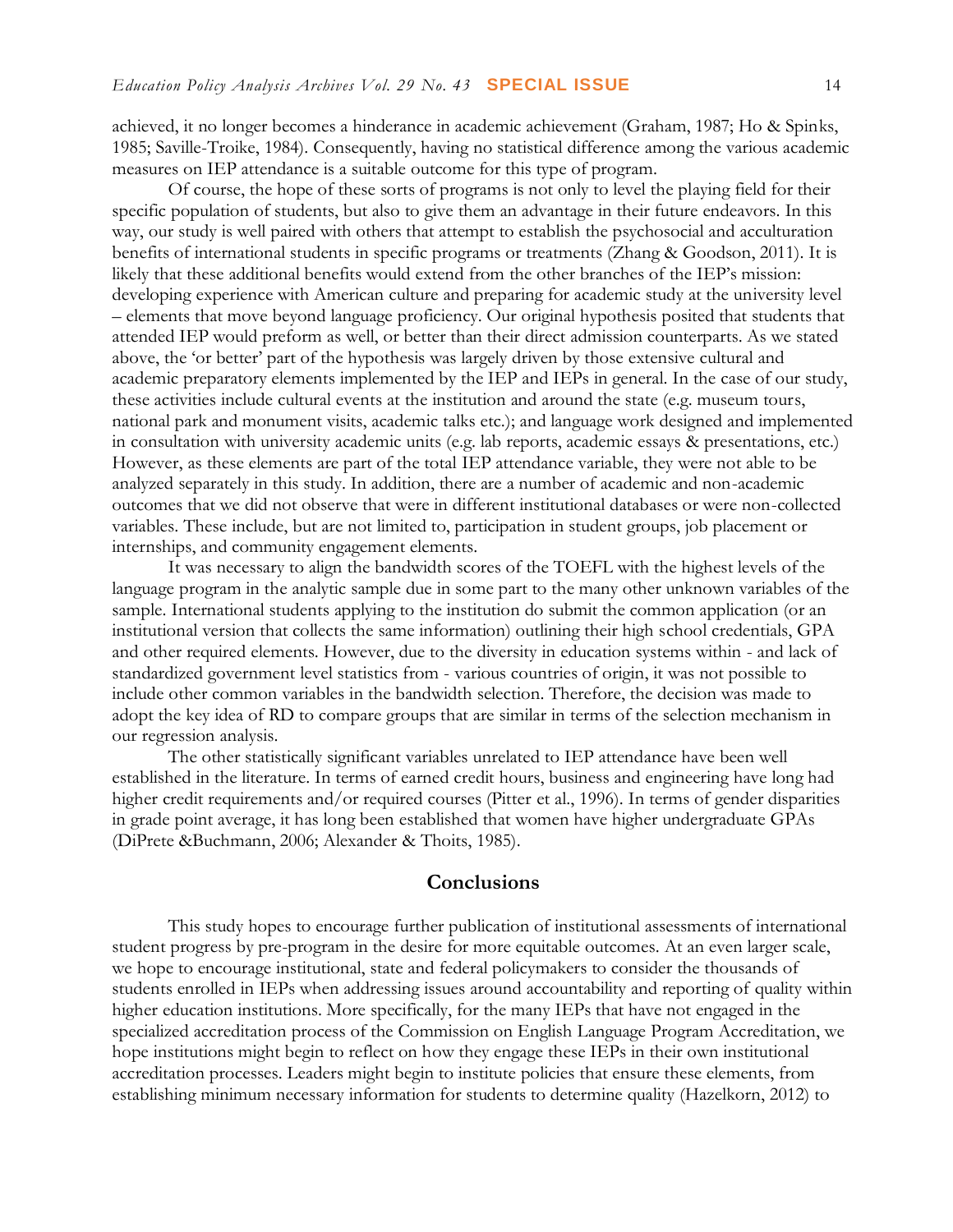ensuring that academic preparation and experiences are available to all students (Fox et al., 2014). In this regard there are three wider elements that speak to this hope, that are the interrelated elements of: equity in analysis, the expansion of data collection by institutions and transparency.

First, when considering equity in analysis, we mean to indicate that it is equally important to understand the full range of outcomes for international students as that of their domestic counterparts. This is especially true for alternative entrance avenues that are becoming more and more common. While the IEP in this study, and others like it, have been around since the mid to late twentieth century (Matsuda, 2003), there are new and innovative international student university admission avenues being developed every day. For instance, the parent unit of the IEP has developed other programmatic avenues for admission to the institution. This alternative offering is a dualenrollment pathways program that allows for students to take English language courses alongside university courses and ease their entrance into the institution. While the pathways program requires a specific TOEFL score to attend, it bears to reason that understanding how this group of students does compared to other international groups would be important to understand its efficacy as we have here for the IEP. Additionally, more public universities are entering into partnership agreements with forprofit servicers to both recruit international students and teach English language courses (Redden, 2010; Winkle, 2011). It becomes paramount to not only conduct studies on student success in programs broadly, but to also serve as a measure of accountability for public resources.

Secondly, stemming from the desire for equity in analysis, it is also important for institutions to expand the data collected on international students. Due to the Higher Education Act of 1965, specifically pertaining to Title IV, the federal government has mandated the reporting of several key indicators related to (among other things) student persistence and success. This has led to robust publicly available data by way of federal databases like the Integrated Postsecondary Education Data System (IPEDS) and Free Application for Federal Student Aid (FAFSA) reports. However, in these databases, relatively few international student variables are presented. This is in part because (a) there are few legal requirements and (b) many of the variables are related to federal money, or applications for federal money. Therefore, it is incumbent on each institution to collect information that will lead to more robust outcome and assessment variables. These could include, but are in no way limited to, variables detailing family educational history (i.e. first in family to attend college), specific background on academic achievements and financial information beyond what is required for I-20 immigration forms for F-1 visas. Equity in analysis also requires the allocation of appropriate resources. The IEP in this study devoted considerable time and resources in order to move this project forward. That being said, the road to accessing the data for this study – even with the cooperation of the program – encountered a number of institutional barriers. This is not the case in all contexts, and even if it were – this is where issues of transparency come into play. Small changes in law could mandate the disclosure of certain student data that could aid researchers and programs in ensuring more socially just environments for international students.

Lastly, the commitment to transparency is the most vital component to equitable outcomes for international students. This study outlines quite clearly that IEPs contribute to the potential of international students in that they provide access into university study through a method that is of equal validity to a TOEFL score. Perhaps programs would be reluctant to publish this information if that were not the case, especially in situations where large sums of money were involved, such as the for-profit partnership agreements discussed above. While pushing for transparency is outside the scope of this paper, advocacy to accreditation bodies, local, state and federal policymakers, and international student funding agencies may be able to encourage change in this category.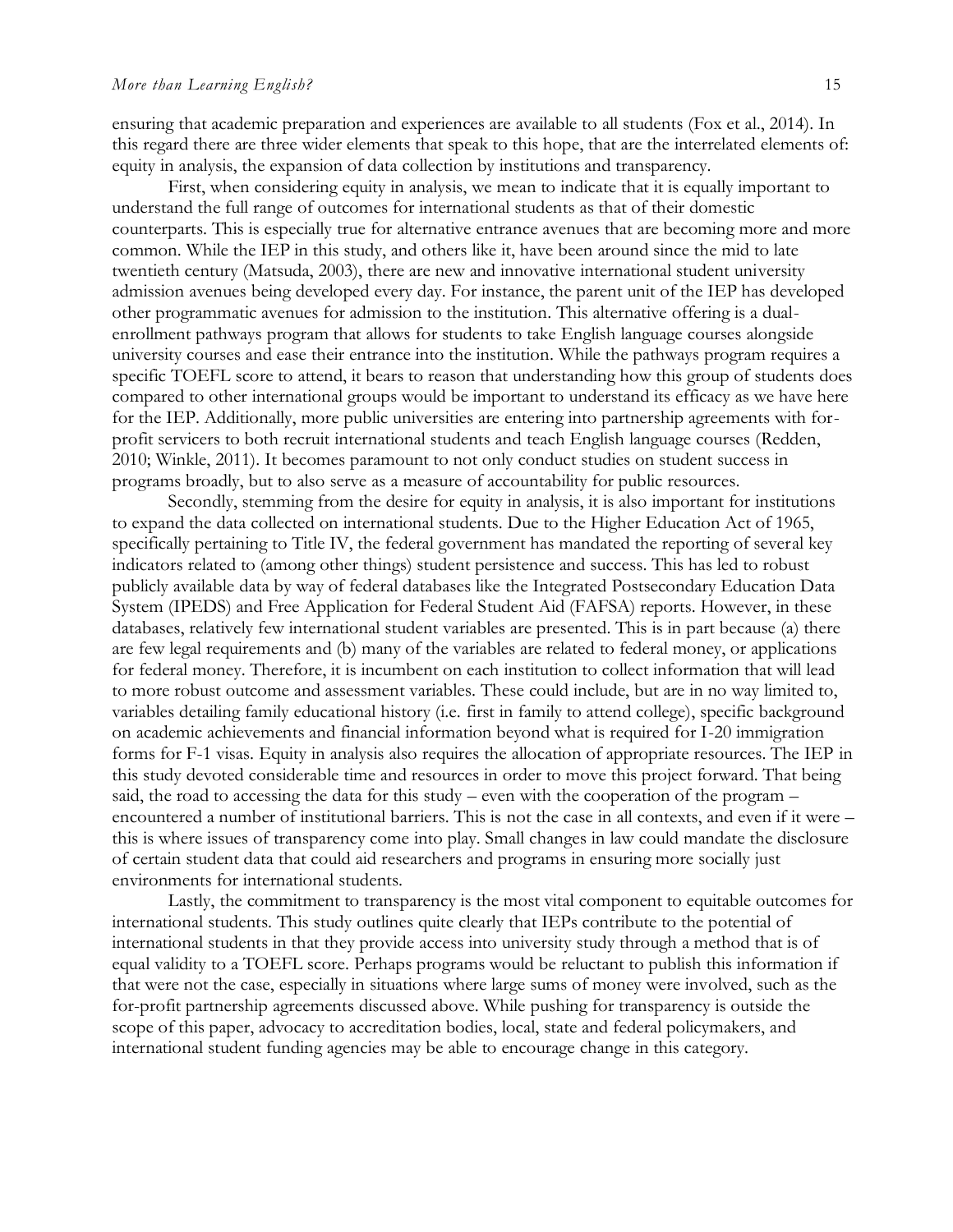## **References**

- Abdullah, D., Abd Aziz, M. I., & Mohd Ibrahim, A. L. (2014). A "research" into international studentrelated research: (Re)Visualising our stand? *Higher Education; Dordrecht*, *67*(3), 235–253. https://doi.org/10.1007/s10734-013-9647-3
- Alexander, V. D., & Thoits, P. A. (1985). Token achievement: An examination of proportional representation and performance outcomes. *Social Forces; a Scientific Medium of Social Study and Interpretation*, *64*(2), 332–340. https://doi.org/10.2307/2578644
- Alshumaimeri, Y. A. (2013). The effect of an intensive English language program on first year university students' motivation. *Journal of Educational and Psychological Sciences*, *222*(1257), 1–41.
- Altbach, P. G., & Knight, J. (2007). The internationalization of higher education: Motivations and realities. *Journal of Studies in International Education*, *11*(3-4), 290–305. https://doi.org/10.1177/1028315307303542
- Applebaum, B. (2009). Is teaching for social ustice a "liberal bias"? *Teachers College Record*, *111*(2), 376– 408.
- Benzie, H. J. (2010). Graduating as a "native speaker": International students and English language proficiency in higher education. *Higher Education Research & Development*, *29*(4), 447–459. https://doi.org/10.1080/07294361003598824
- Bitterlin, G. (2003). *TESOL standards for adult education ESL programs.* TESOL.
- Bound, J., Braga, B., Khanna, G., & Turner, S. (2016). *A passage to America: University funding and international students*. National Bureau of Economic Research. https://doi.org[/10.3386/w22981](http://dx.doi.org/10.3386/w22981)
- Bray, M. (2013). Benefits and tensions of shadow education: Comparative perspectives on the roles and impact of private supplementary tutoring in the lives of Hong Kong students. *Journal of International and Comparative Education (JICE)*, 18–30. https://doi.org/10.14425/00.45.72
- Cantwell, B. (2015). Are international students cash cows? Examining the relationship between new international undergraduate. *Journal of International Students*, *5*(5), 512–525. https://doi.org/10.32674/jis.v5i4.412
- Chen, S., & Bartlett, M. E. (2017). Content analysis of international students services at universities with top CTE programs. *International Journal of Vocational Education & Training*, 24(1).
- Commission on English Language Program Accreditation. (2014). *CEA Standards for English Language Programs and Institutions*. Author.
- Dawson, W. (2010). Private tutoring and mass schooling in East Asia: reflections of inequality in Japan, South Korea, and Cambodia. *Asia Pacific Education Review*, *11*(1), 14–24. https://doi.org/10.1007/s12564-009-9058-4
- Diprete, T. A., & Buchmann, C. (2006). Gender-specific trends in the value of education and the emerging gender gap in college completion. *Demography*, *43*(1), 1–24. https://doi.org/10.1353/dem.2006.0003
- Findlay, A. M. (2011). An assessment of supply and demand-side theorizations of international student mobility. *International Migration* , *49*(2), 162–190. https://doi.org/10.1111/j.1468- 2435.2010.00643.x
- Floyd, C. B. (2015). Closing the gap: International student pathways, academic performance and academic acculturation. *Journal of Academic Language and Learning*, *9*(2), A1–A18.
- Forbes-Mewett, H., & Nyland, C. (2013). Funding international student support services: tension and power in the university. *Higher Education; Dordrecht*, *65*(2), 181–192. https://doi.org/10.1007/s10734-012-9537-0
- Fox, J., Cheng, L., & Zumbo, B. D. (2014). Do they make a difference? The impact of English language programs on second language students in Canadian universities. *TESOL Quarterly*,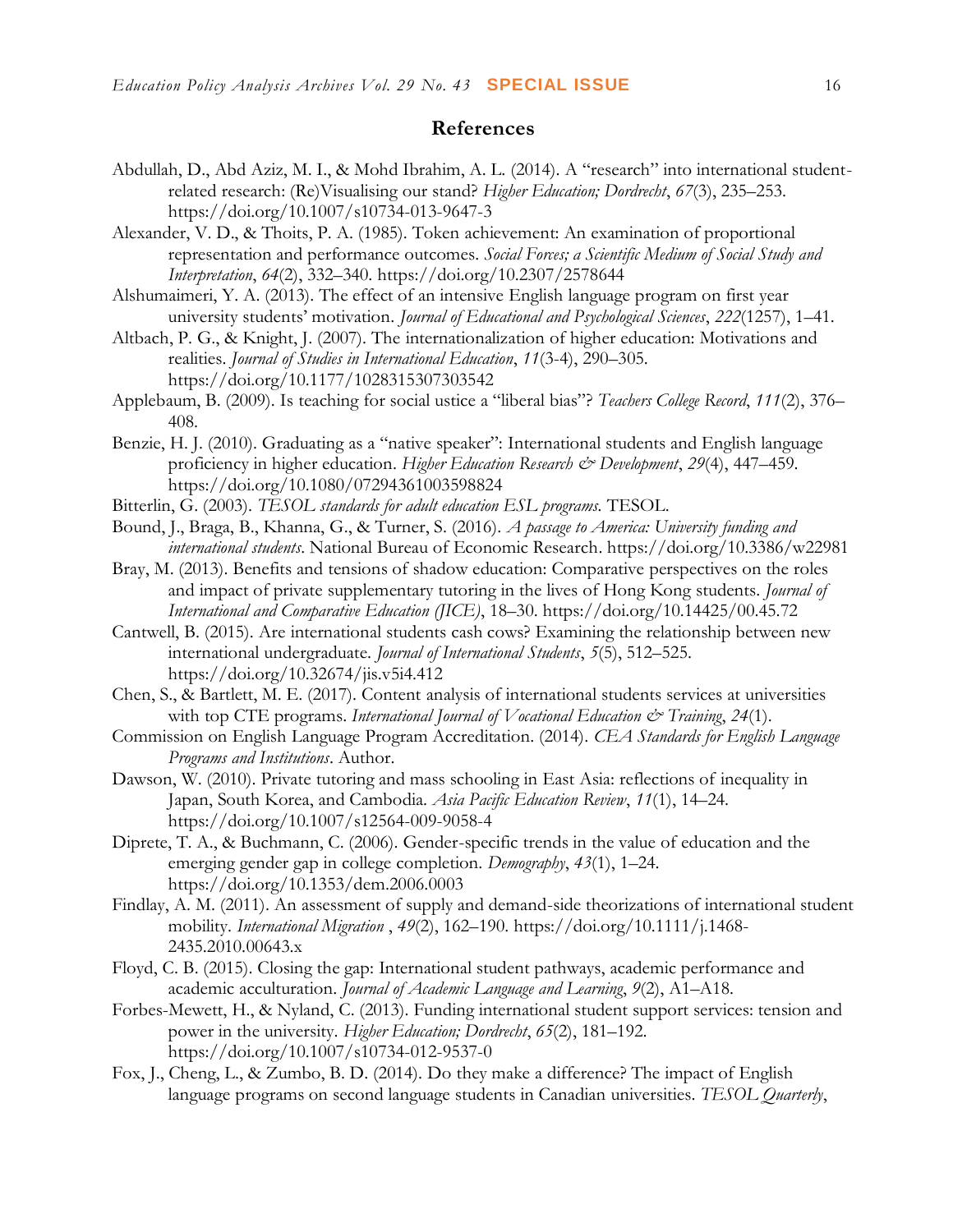*48*(1), 57–85. https://doi.org/10.1002/tesq.103

- Glass, C. R., & Westmont, C. M. (2014). Comparative effects of belongingness on the academic success and cross-cultural interactions of domestic and international students. *International Journal of Intercultural Relations: IJIR*, *38*, 106–119. https://doi.org/10.1016/j.ijintrel.2013.04.004
- Graham, J. G. (1987). English language proficiency and the prediction of academic success. *TESOL Quarterly*, *21*(3), 505–521. https://doi.org/10.2307/3586500
- Gue, L. R., & Holdaway, E. A. (1973). English proficiency tests as predicators of success in graduate studies in education. *Language Learning*, *23*(1), 89–103. https://doi.org/10.1111/j.1467- 1770.1973.tb00099.x
- Hazelkorn, E. (2012). European "transparency instruments": Driving the modernisation of European higher education. In A. Curaj, P. Scott, L. Vlasceanu, & L. Wilson (Eds.), *European higher education at the crossroads: Between the Bologna Process and national reforms* (pp. 339–360). Springer Netherlands. https://doi.org/10.1007/978-94-007-3937-6\_19
- Hellstén, M., & Prescott, A. (2004). Learning at university: The international student experience. *International Education Journal*, *5*(3), 344–351.
- Ho, D. Y. F., & Spinks, J. A. (1985). Multivariate prediction of academic performance by Hong Kong University students. *Contemporary Educational Psychology*, *10*(3), 249–259. https://doi.org/10.1016/0361-476X(85)90021-9
- Institute of International Education. (2016). *Open doors: All places of origin of students in intensive English programs, 2016*. Retrieved from [https://www.iie.org/Research-and-Insights/Open-](https://www.iie.org/Research-and-Insights/Open-Doors/Data/Intensive-English-Programs/All-Places-of-Origin)[Doors/Data/Intensive-English-Programs/All-Places-of-Origin](https://www.iie.org/Research-and-Insights/Open-Doors/Data/Intensive-English-Programs/All-Places-of-Origin)
- Institute of International Education. (2018). *Open Doors 2018 "Fast Facts."* https://opendoorsdata.org/wp-content/uploads/2020/11/Open-Doors-Fast-Facts-2010- 2019.pdf
- Jaquette, O., & Curs, B. R. (2015). Creating the out-of-state university: Do public universities increase nonresident freshman enrollment in response to declining state appropriations? *Research in Higher Education*, *56*(6), 535–565. https://doi.org/10.1007/s11162-015-9362-2
- Johnson, K. A. (1993). *Q-Methodology: Perceptions of international student services in higher education. Presented at the American Educational Research Association, Atlanta, GA.* Retrieved from <https://eric.ed.gov/?id=ED363550>
- Johnson, L. R., Seifen-Adkins, T., Sandhu, D. S., Arbles, N., & Makino, H. (2018). Developing culturally responsive programs to promote international student adjustment: A participatory approach. *McGill Journal of Medicine: MJM: An International Forum for the Advancement of Medical Sciences by Students*, *8*(4). https://doi.org/10.32674/jis.v8i4.235
- Johnson, P. (1988). English language proficiency and academic performance of undergraduate international students. *TESOL Quarterly*, *22*(1), 164–168. https://doi.org/10.2307/3587070
- Keefe, K., & Ling Shi2. (2017). An EAP program and students' success at a Canadian university. *TESL Canada Journal*, *34*(2), 1–24. https://doi.org/10.18806/tesl.v34i2.1264
- Light, R. L., Xu, M., & Mossop, J. (1987). English proficiency and academic performance of international students. *TESOL Quarterly*, *21*(2), 251–261. https://doi.org/10.2307/3586734
- Lippincott, D. (2017). *Accountability groups to enhance language learning in a university intensive English program*. Arizona State University.
- Mamiseishvili, K. (2012). International student persistence in U.S. postsecondary institutions. *Higher Education: The International Journal of Higher Education and Educational Planning*, *64*(1), 1–17. https://doi.org/10.1007/s10734-011-9477-0
- Matsuda, P. K. (2003). Second language writing in the twentieth century: A situated historical perspective. In B. Kroll (Ed.), *Exploring the dynamics of second language writing* (pp. 15–35).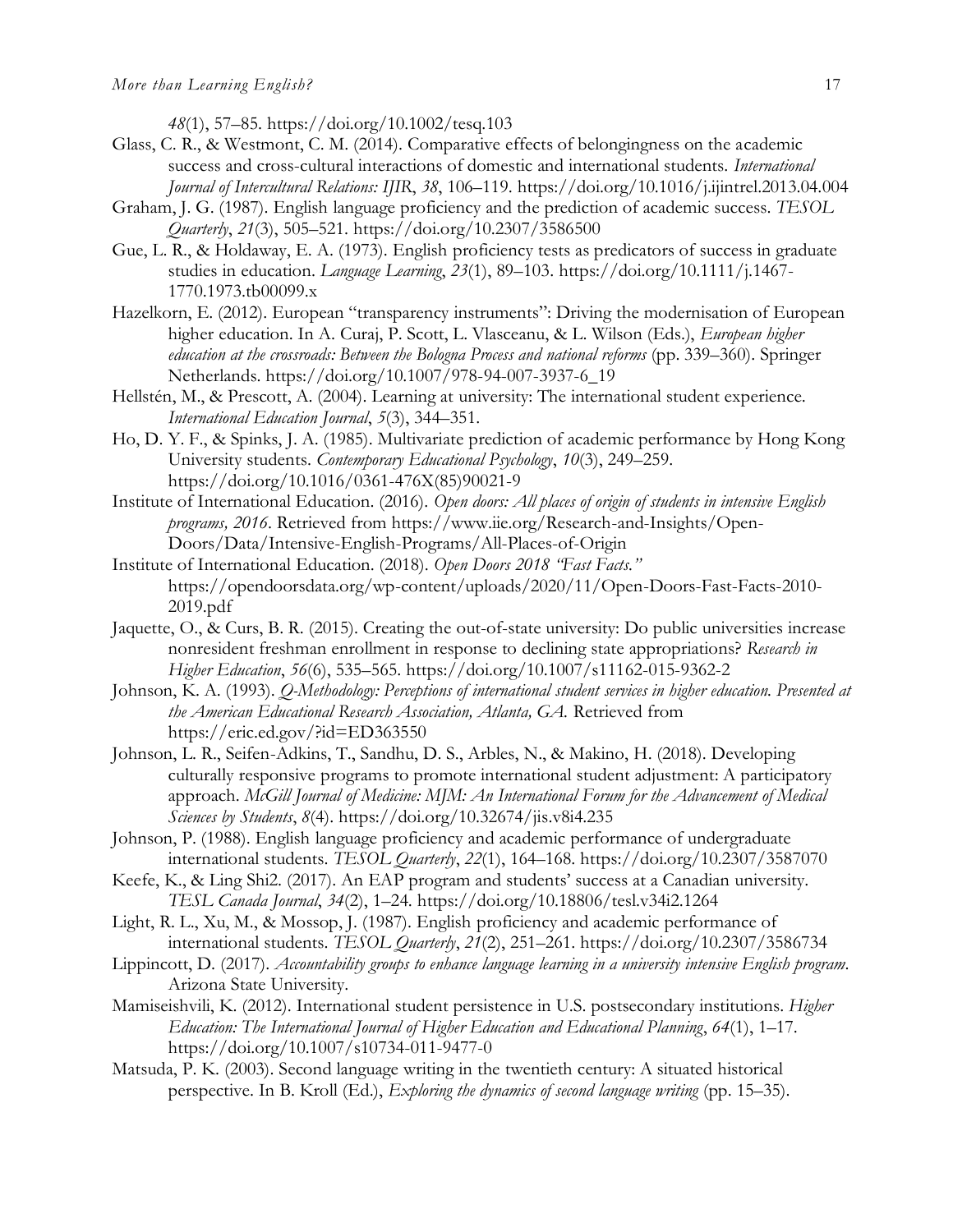Cambridge University Press. https://doi.org/10.1017/CBO9781139524810.004

- Moglen, D. (2015). The re-placement test: Using TOEFL for purposes of placement. *CATESOL Journal*, *27*(1), 1–26.
- Oliver, R., Vanderford, S., & Grote, E. (2012). Evidence of English language proficiency and academic achievement of non-English-speaking background students. *Higher Education Research & Development*, *31*(4), 541–555. https://doi.org/10.1080/07294360.2011.653958
- Pitter, G. W., LeMon, R. E., & Lanham, C. H. (1996). *Hours to Graduation: A National Survey of Credit Hours Required for Baccalaureate Degrees*. State University System of Florida.
- Redden, E. (2010, August 4). Privatized pathways for foreign students. *Inside Higher Ed*. Retrieved from https://www.insidehighered.com/news/2010/08/04/pathways
- Rienties, B., Beausaert, S., Grohnert, T., Niemantsverdriet, S., & Kommers, P. (2011). Understanding academic performance of international students: the role of ethnicity, academic and social integration. *Higher Education*, *63*(6), 685–700. https://doi.org/10.1007/s10734-011-9468-1
- Russell, J., Rosenthal, D., & Thomson, G. (2010). The international student experience: Three styles of adaptation. *Higher Education*, *60*(2), 235–249. https://doi.org/10.1007/s10734-009-9297-7
- Saville-Troike, M. (1984). What really matters in second language learning for academic achievement? *TESOL Quarterly*, *18*(2), 199–219. https://doi.org/10.2307/3586690
- Senerchia, R. E. (2015). *Academic success and academic culture shock: Do international students benefit from academic acculturation intervention?* (J. G. Mitchell, Ed.). Salve Regina University.
- Sherry, M., Thomas, P., & Chui, W. H. (2010). International students: a vulnerable student population. *Higher Education*, *60*(1), 33–46. https://doi.org/10.1007/s10734-009-9284-z
- Stein, S., Andreotti, V. de O., & Suša, R. (2019). "Beyond 2015", within the modern/colonial global imaginary? Global development and higher education. *Critical Studies in Education*, *60*(3), 281– 301. https://doi.org/10.1080/17508487.2016.1247737
- Winkle, C. A. (2011). *A narrative inquiry into corporate unknowns: Faculty experiences concerning privatizedpartnership matriculation pathway programs* (Curriculum and Instruction). Barry University.
- Wongtrirat, R. (2010). *English Language Proficiency and Academic Achievement of International Students: A Meta-analysis*. Old Dominion University.
- Zhang, J., & Goodson, P. (2011). Predictors of international students' psychosocial adjustment to life in the United States: A systematic review. *International Journal of Intercultural Relations: IJIR*. https://doi.org/10.1016/j.ijintrel.2010.11.011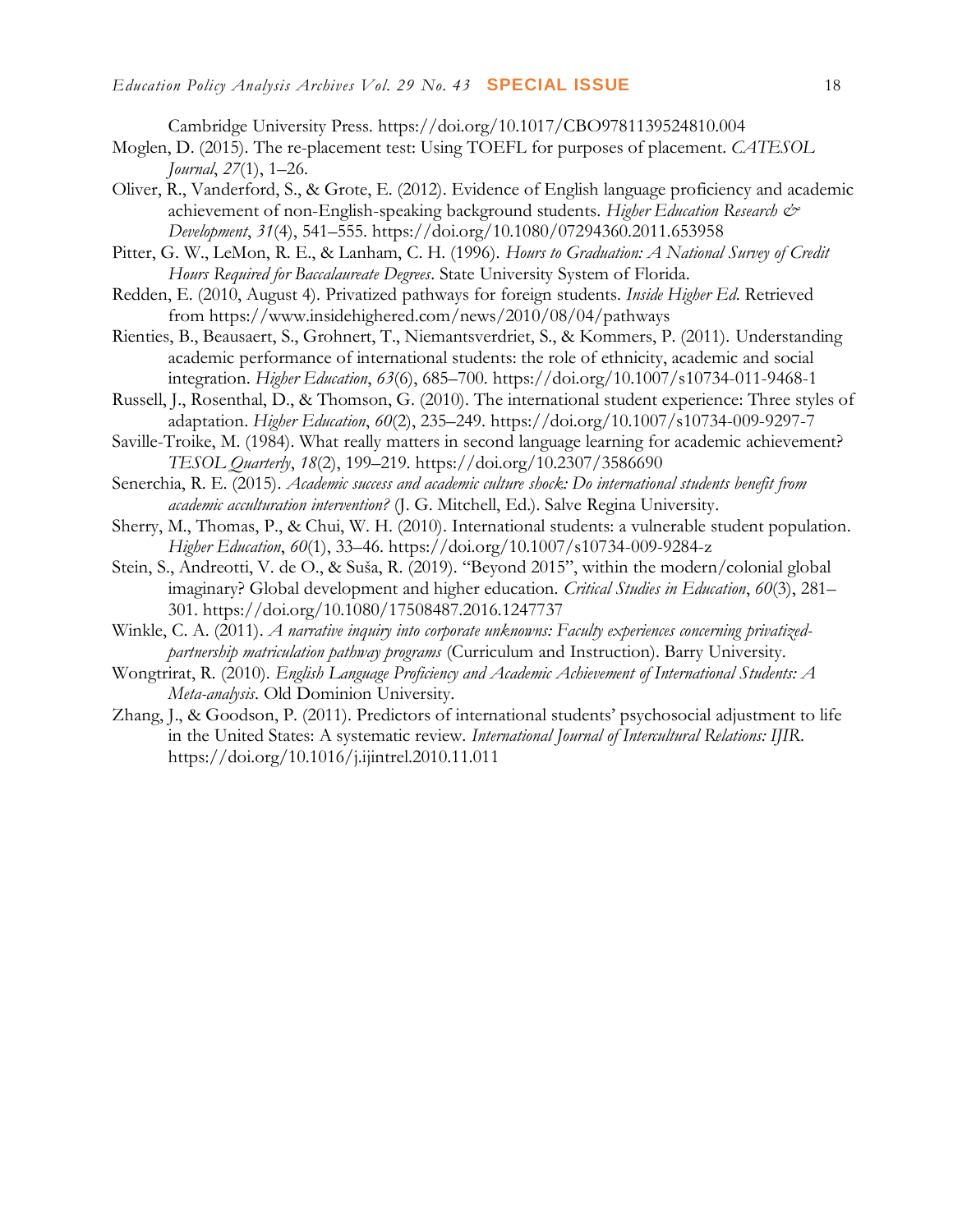## **About the Authors**

#### **Adam T. Clark**

Arizona State University [Adam.T.Clark@asu.edu](mailto:Adam.T.Clark@asu.edu) ORCID<https://orcid.org/0000-0003-1759-6720>

Adam Clark is an academic associate at the Mary Lou Fulton Teachers College at Arizona State University and an associate adjunct professor at the School of Education at St. John's University. His research concentrates on issues related to internationalization efforts of public universities, diversity in higher education, language program evaluation and qualitative research methodologies. He has served as an instructor and administrator in IEPs and other language programs in the US and Japan.

#### **Dianna Lippincott**

Arizona State University

## [Dianna.Lippincott@asu.edu](mailto:Dianna.Lippincott@asu.edu)

Dianna Lippincott is the assistant director of strategic innovation at Global Launch and an instructional professional at Mary Lou Fulton Teachers College at Arizona State University. Her research focuses on international student success and English language acquisition, especially in technology-enriched environments and in environments where English is the medium of instruction. As an administrator, she oversees diverse government, business, and international university programs, as well as manages the development of original online curricula.

#### **Jeongeun Kim**

Arizona State University [Jeongeun.Kim@asu.edu](mailto:Jeongeun.Kim@asu.edu)

#### ORCID<https://orcid.org/0000-0002-3736-1446>

Jeongeun Kim is an assistant professor of higher and postsecondary education at Mary Lou Fulton Teachers College and faculty affiliate at the Center for Organizational Research and Design at Arizona State University. Her research focuses on how institutions of higher education use their autonomy to organize admission policies, financial aid, tuition and fees, as well as strategies for revenue generation and resource allocation to remain competitive. Her research also addresses how those prestige-seeking behaviors would impact stakeholders, including the students and faculty at those universities. In particular, her research examines how different institutional and departmental contexts affect students' postgraduate outcomes.

## **About the Guest Editors**

#### **Irina S. Okhremtchouk**

San Francisco State University

Email address: [irinao@sfsu.edu](mailto:irinao@sfsu.edu)

Irina S. Okhremtchouk is an associate professor of educational administration in the Department of Equity, Leadership Studies, and Instructional Technologies at San Francisco State University's Graduate College of Education. She also coordinates SFSU's educational administration certification and educational administration MA programs. In her capacity as educational administration program coordinator, Okhremtchouk is charged with preparing well-rounded and well-informed social justice leaders and school administrators who are ready to build and maintain inclusive school communities,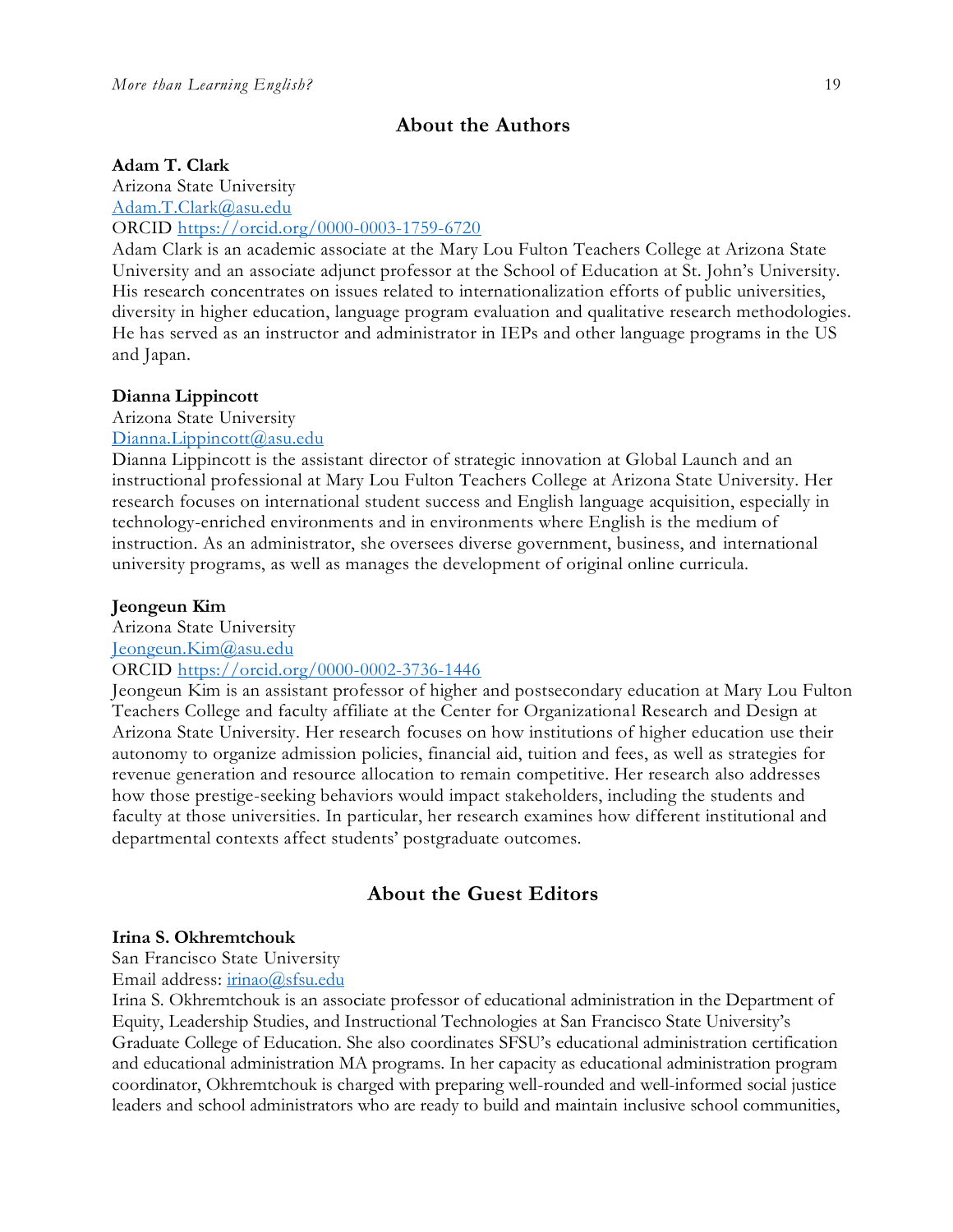as well as work persistently to eliminate racism, inequalities, and injustices. Okhremtchouk's expertise is in the area of school organization, policy, and school finance. Specifically, her scholarly work stems from a deep interest in how to translate research into better-informed public policy yielding a longlasting impact on educational leadership, policy, and administration. Irina received her Ph.D. in School Organization and Educational Policy from the U.C. Davis School of Education.

#### **Caroline Sotello Viernes Turner**

California State University, Sacramento

Email address: [csturner@csus.edu](mailto:csturner@csus.edu)

An internationally recognized and award-winning scholar, Caroline Sotello Viernes Turner is professor emerita of educational leadership at California State University, Sacramento, and Lincoln Professor Emerita of Higher Education and Ethics at Arizona State University. She served as president of the Association for the Study of Higher Education (ASHE) and as interim dean for the College of Education at California State University, Sacramento. She is the author of Women of Color in Academe: Living with Multiple Marginality and coauthor with Samuel L. Myers Jr. of Faculty of Color in Academe: Bittersweet Success. Her numerous recognitions include the University of California, Davis (UCD) School of Education Distinguished Alumna Award and the American Educational Research Association (AERA) Scholars of Color in Education Career Contribution Award. She received her Ph.D. in Administration and Policy Analysis from the Stanford University School of Education.

#### **Patrick Newell**

California State University, Chico

Email address: [pnewell@csuchico.edu](mailto:pnewell@csuchico.edu)

Patrick Newell serves as Dean of Meriam Library at California State University, Chico. His research efforts focus on policy implications for access to educational and informational resources and how education policy translates into institutional change. He received his Ph.D. in School Organization and Educational Policy from the U.C. Davis School of Education and his MLIS from the UCLA Graduate School of Education and Information Studies.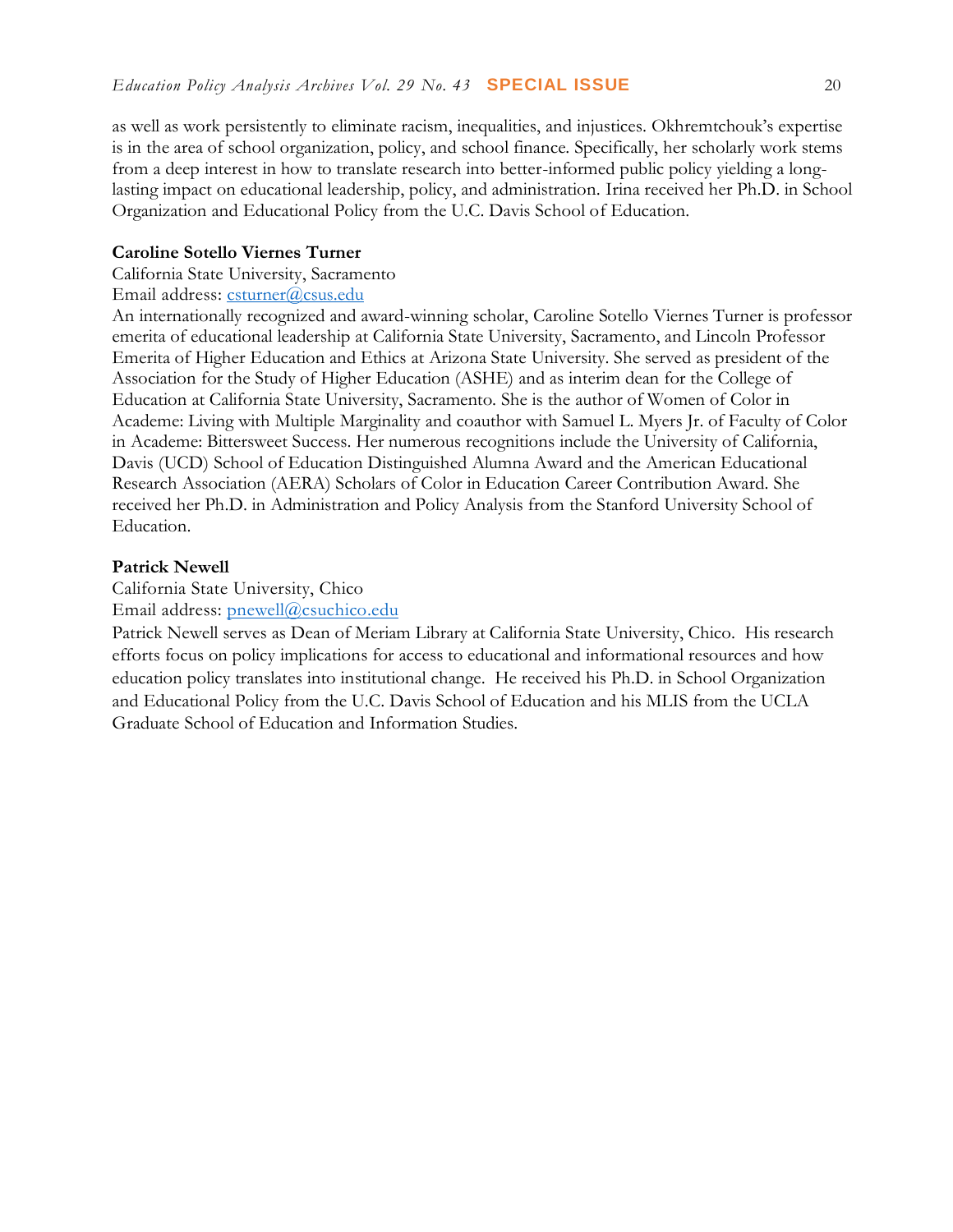## **SPECIAL ISSUE Striving for Social Justice and Equity in Higher Education**

# education policy analysis archives

Volume 29 Number 43 March 29, 2021 ISSN 1068-2341



Readers are free to copy, display, distribute, and adapt this article, as long as the work is attributed to the author(s) and **Education Policy Analysis Archives**, the changes are identified, and the same license applies to the derivative work. More details of this Creative Commons license are available at [https://creativecommons.org/licenses/by-sa/4.0/.](https://creativecommons.org/licenses/by-sa/4.0/) **EPAA** is published by the Mary Lou Fulton Institute and Graduate School of Education at Arizona State University Articles are indexed in CIRC (Clasificación Integrada de Revistas Científicas, Spain), DIALNET (Spain), [Directory of Open Access Journals,](http://www.doaj.org/) EBSCO Education Research Complete, ERIC, Education Full Text (H.W. Wilson), QUALIS A1 (Brazil), SCImago Journal Rank, SCOPUS, SOCOLAR (China).

Please send errata notes to Audrey Amrein-Beardsley at [audrey.beardsley@asu.edu](mailto:audrey.beardsley@asu.edu)

**Join EPAA's Facebook community** at<https://www.facebook.com/EPAAAAPE> and **Twitter feed**  @epaa\_aape.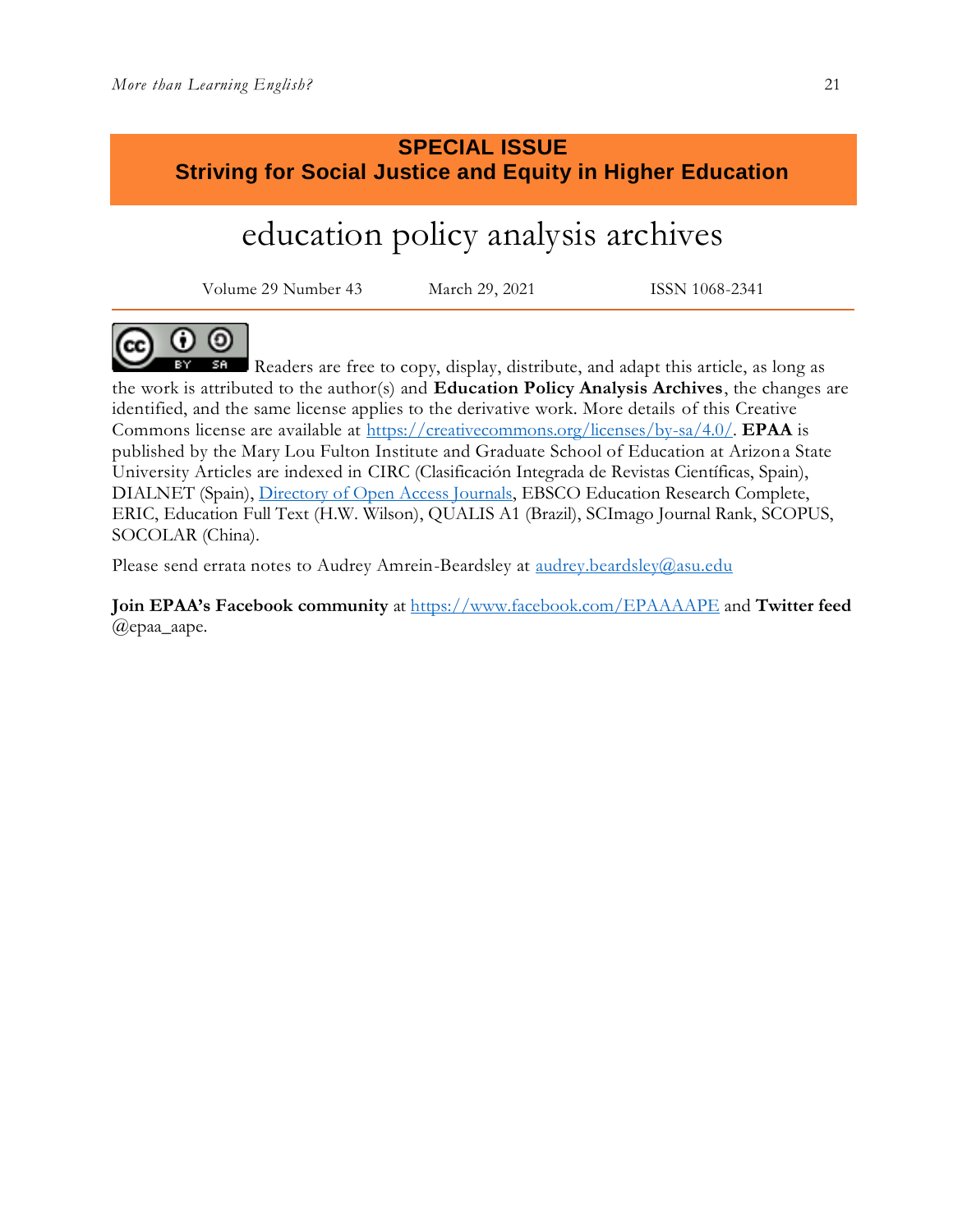## education policy analysis archives editorial board

Lead Editor: **Audrey Amrein-Beardsley** (Arizona State University) Editor Consultor: **Gustavo E. Fischman** (Arizona State University) Associate Editors: **Melanie Bertrand, David Carlson, Lauren Harris, Danah Henriksen, Eugene Judson**, **Mirka Koro-Ljungberg, Daniel Liou, Scott Marley, Keon McGuire, Molly Ott, Iveta Silova** (Arizona State University)

**Madelaine Adelman** Arizona State University **Cristina Alfaro**  San Diego State University **Gary Anderson** New York University

#### **Michael W. Apple**

University of Wisconsin, Madison **Jeff Bale** University of Toronto, Canada **Aaron Benavot** SUNY Albany **Julian Vasquez Heilig** California

**David C. Berliner**  Arizona State University **Henry Braun** Boston College **Casey Cobb** University of Connecticut **Arnold Danzig** San Jose State University **Linda Darling-Hammond**  Stanford University **Elizabeth H. DeBray**  University of Georgia **David E. DeMatthews** University of Texas at Austin **Chad d'Entremont** Rennie Center for Education Research & Policy **John Diamond** University of Wisconsin, Madison **Matthew Di Carlo**  Albert Shanker Institute **Sherman Dorn** Arizona State University **Michael J. Dumas**  University of California, Berkeley **Kathy Escamilla**  University of Colorado, Boulder **Yariv Feniger** Ben-Gurion University of the Negev **Melissa Lynn Freeman**  Adams State College **Rachael Gabriel** University of Connecticut

**Amy Garrett Dikkers** University of North Carolina, Wilmington **Gene V Glass**  Arizona State University **Ronald Glass** University of California, Santa Cruz

**Jacob P. K. Gross**  University of Louisville<br>Eric M. Haas WestEd

State University, Sacramento **Kimberly Kappler Hewitt** University of North Carolina Greensboro

**Steve Klees** University of Maryland **Jaekyung Lee S**UNY Buffalo **Jessica Nina Lester** Indiana University **Amanda E. Lewis** University of Illinois, Chicago **Chad R. Lochmiller** Indiana University **Christopher Lubienski** Indiana University Sarah Lubienski Indiana University

**William J. Mathis**  University of Colorado, Boulder **Michele S. Moses**  University of Colorado, Boulder **Julianne Moss** Deakin University, Australia **Sharon Nichols**  University of Texas, San Antonio **Eric Parsons** University of Missouri-Columbia **Amanda U. Potterton** University of Kentucky **Susan L. Robertson** Bristol University

**Gloria M. Rodriguez** University of California, Davis **R. Anthony Rolle**  University of Houston **A. G. Rud**  Washington State University

**Patricia Sánchez** University of University of Texas, San Antonio **Janelle Scott** University of California, Berkeley **Jack Schneider** University of Massachusetts Lowell **Noah Sobe** Loyola University

#### **Aimee Howley** Ohio University **Nelly P. Stromquist**

University of Maryland **Benjamin Superfine**  University of Illinois, Chicago **Adai Tefera**  Virginia Commonwealth University **A. Chris Torres** Michigan State University **Tina Trujillo**  University of California, Berkeley **Federico R. Waitoller**  University of Illinois, Chicago<br>Larisa Warhol University of Connecticut **John Weathers** University of Colorado, Colorado Springs **Kevin Welner** University of Colorado, Boulder **Terrence G. Wiley**  Center for Applied Linguistics **John Willinsky**  Stanford University **Jennifer R. Wolgemuth**  University of South Florida **Kyo Yamashiro**  Claremont Graduate University **Miri Yemini** Tel Aviv University, Israel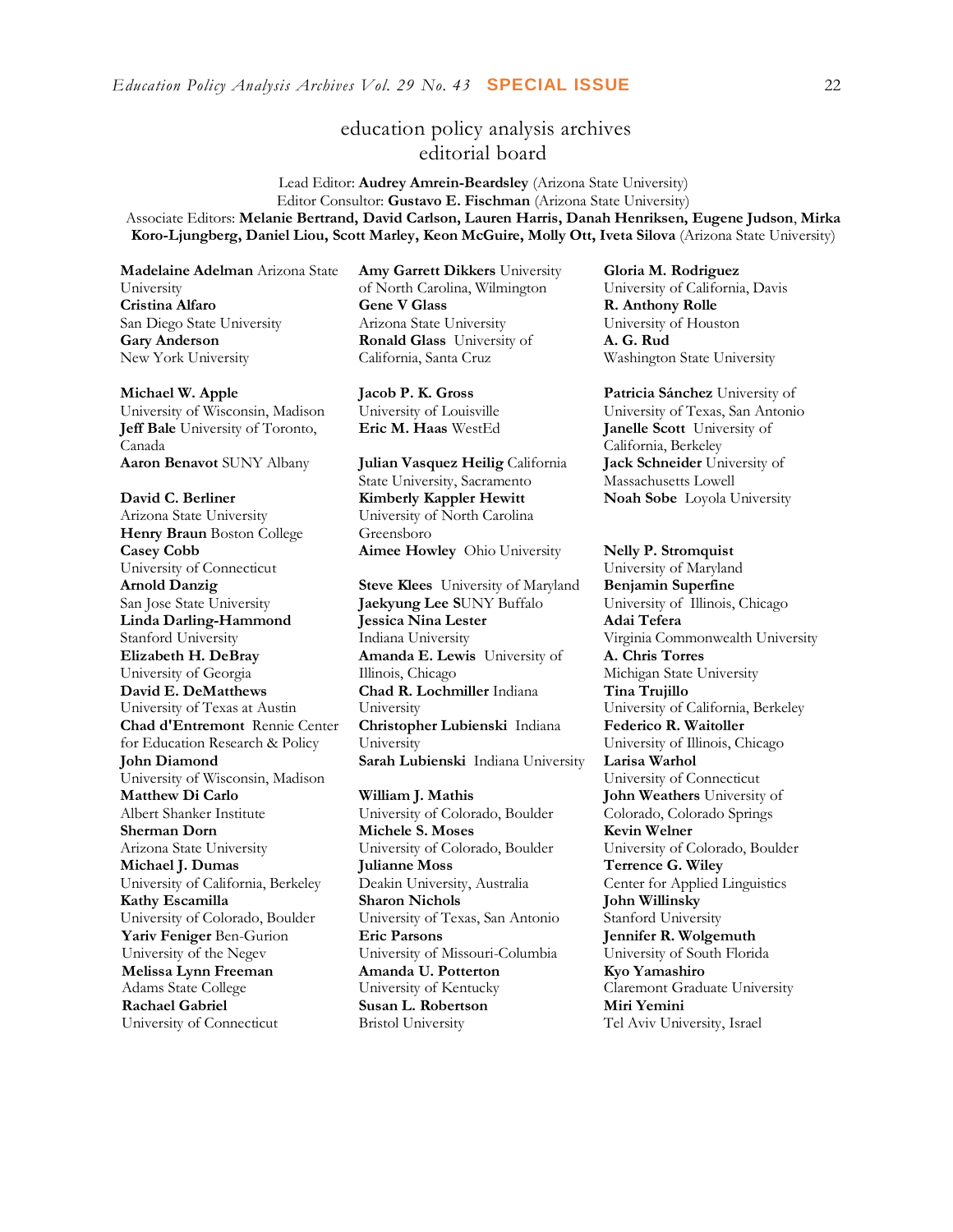## arquivos analíticos de políticas educativas conselho editorial

Editor Consultor: **Gustavo E. Fischman** (Arizona State University)

Editoras Coordenadores: **Marcia Pletsch, Sandra Regina Sales** (Universidade Federal Rural do Rio de Janeiro) Editores Associadas: **Andréa Barbosa Gouveia** (Universidade Federal do Paraná), **Kaizo Iwakami Beltrao** (EBAPE/FGVl), **Sheizi Calheira de Freitas** (Federal University of Bahia), **Maria Margarida Machado** (Federal University of Goiás / Universidade Federal de Goiás), **Gilberto José Miranda** (Universidade Federal de Uberlândia,

Brazil)

**Alexandre Fernandez Vaz**  Universidade Federal de Santa Catarina, Brasil

> **Regina Célia Linhares Hostins** Universidade do Vale do Itajaí, Brasil

**Alfredo Macedo Gomes** Universidade Federal de Pernambuco Brasil

**Jefferson Mainardes** Universidade Estadual de Ponta Grossa, Brasil

**Jader Janer Moreira Lopes**  Universidade Federal Fluminense e Universidade Federal de Juiz de Fora, Brasil

**Debora Nunes** Universidade Federal do Rio Grande do Norte, Brasil

**Alda Junqueira Marin** Pontifícia Universidade Católica de São Paulo, Brasil

**Dalila Andrade Oliveira**  Universidade Federal de Minas Gerais, Brasil

**José Augusto Pacheco** Universidade do Minho, Portugal

**Jane Paiva** Universidade do Estado do Rio de Janeiro, Brasil

**Paulo Alberto Santos Vieira** Universidade do Estado de Mato Grosso, Brasil

**Fabiany de Cássia Tavares Silva** Universidade Federal do Mato Grosso do Sul, Brasil

**António Teodoro**  Universidade Lusófona Portugal

**Lílian do Valle** Universidade do Estado do Rio de Janeiro, Brasil

**Alfredo Veiga-Neto** Universidade Federal do Rio Grande do Sul, Brasil

**Almerindo Afonso** Universidade do Minho Portugal

**Rosanna Maria Barros Sá** Universidade do Algarve Portugal

**Maria Helena Bonilla** Universidade Federal da Bahia Brasil

**Rosa Maria Bueno Fischer**  Universidade Federal do Rio Grande do Sul, Brasil

**Alice Casimiro Lopes** Universidade do Estado do Rio de Janeiro, Brasil

**Suzana Feldens Schwertner** Centro Universitário Univates Brasil

**Geovana Mendonça Lunardi Mende**s Universidade do Estado de Santa Catarina

**Flávia Miller Naethe Motta**  Universidade Federal Rural do Rio de Janeiro, Brasil